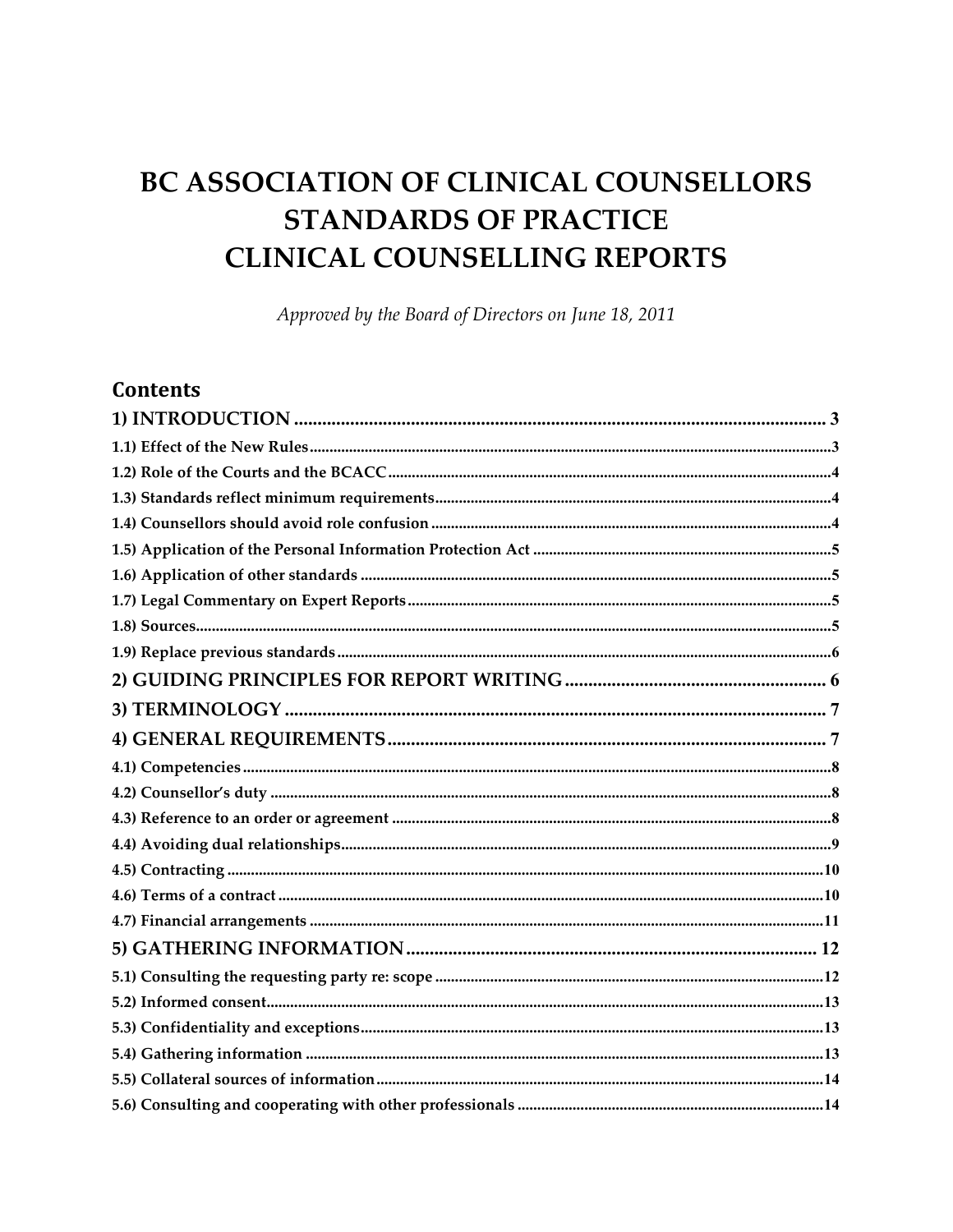| <b>APPENDIX A - TEMPLATE FOR A CLINICAL COUNSELLING EXPERT REPORT 22</b> |  |
|--------------------------------------------------------------------------|--|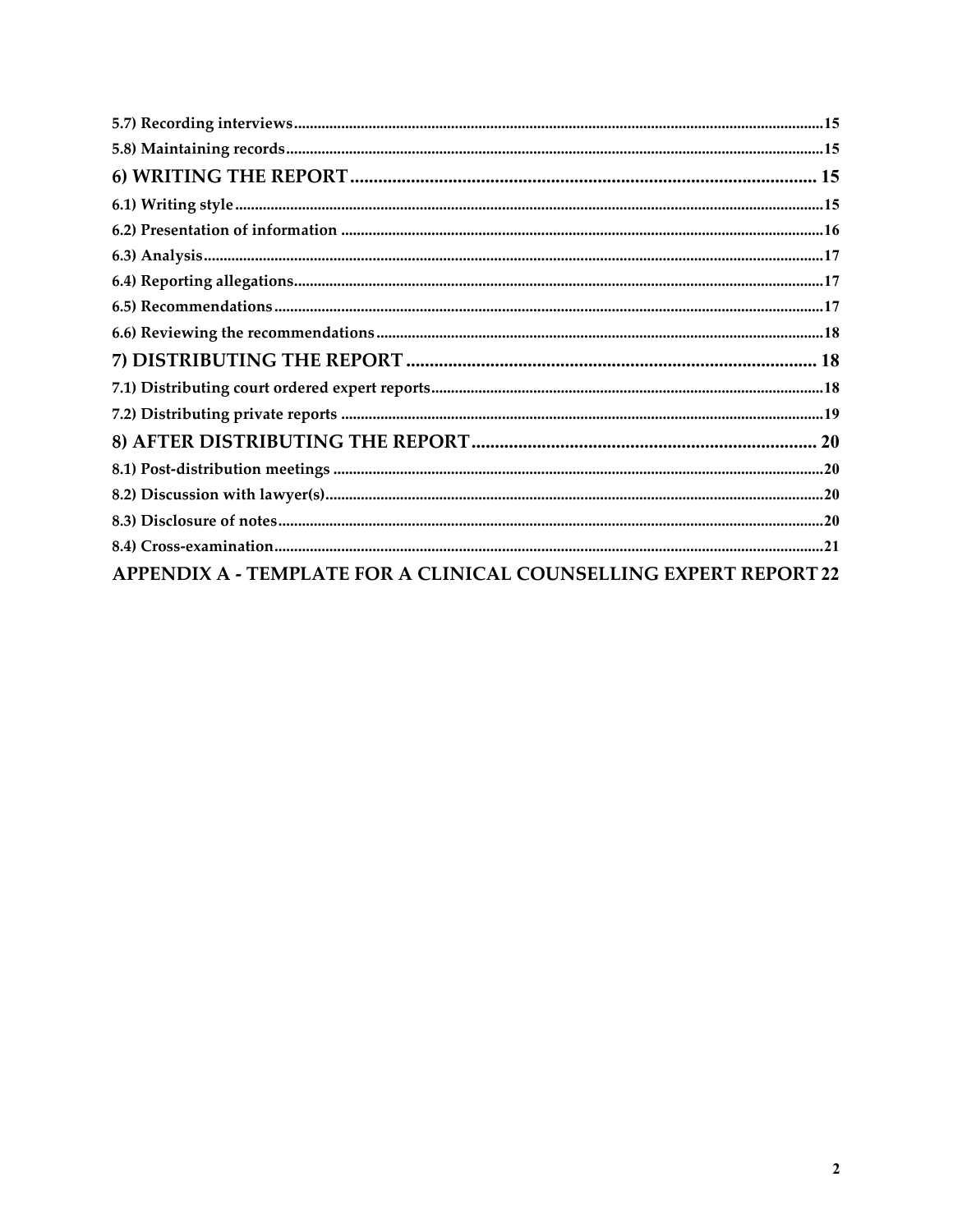#### <span id="page-2-0"></span>**1) Introduction**

Clinical counsellors with the appropriate competencies can be asked to produce a range of reports. Some of these can be presented in Court, usually as an expert report, or used by administrative tribunals like the Workers Compensation Board or the Insurance Corporation of BC in a similar fashion. A common example is a custody and access report that a counsellor may be ordered by the Court to prepare pursuant to section 15 of the *Family Relations Act* (FRA). But counsellors can also be asked to prepare any number of other counselling reports, such as a clinical assessment for the purposes of a personal injury claim or a workers' compensation file.

Several years ago, the BCACC recognized that there was a need to establish standards of professional practice concerning the range of reports that counsellors are commonly asked to produce. The standards set out in this document reflect the Association's guidance and expectations in relation to all counselling reports, except custody and access reports or similar reports filed pursuant to the FRA. In a separate set of standards of practice, *Child Custody and Access Assessment and Reports*, the Association has provided detailed guidance on how counsellors should assess and report on custody and access issues under the FRA. Counsellors should refer to those separate standards if they intend to produce those particular types of expert reports.

#### <span id="page-2-1"></span>*1.1) Effect of the New Rules*

On July 1, 2010, a new set of Rules of Court came into force; one set for general civil proceedings (*Supreme Court Civil Rules*<sup>1</sup>) and another parallel set of rules for family law proceedings (*Supreme Court Family Rules*<sup>2</sup> ), which apply to proceedings that are conducted under the federal *Divorce Act*<sup>3</sup> or BC's *Family Relations Act.*<sup>4</sup> These will be referred to in this Standard as the Civil Rules and the Family Rules, respectively, and collectively as the New Rules.

The expert report provisions of the New Rules replaced the 1990 version of Rules 32A and 40A of the *Supreme Court Rules,*<sup>5</sup> but they also added many new requirements.

With the coming into force of the New Rules, the BCACC decided that it would replace the 2000 *Standards for Writing Court ordered Reports* with more comprehensive information to help counsellors better understand how they should prepare their reports and their role as experts, in particular because those functions that are now specified under the Civil Rules. In addition, the BCACC will update the 2005 standards on *Child Custody and Access Assessment and Reports* to reflect the Family Rules. Changes to both sets of standards of practice are necessary because the New Rules contain a number of new and important provisions that all counsellors should be

 $\overline{a}$ <sup>1</sup> B.C. Reg. 168/2009, effective July 1, 2010 via O.C. 302/2009.; herein "the Civil Rules".

<sup>&</sup>lt;sup>2</sup> B.C. Reg. 169/2009, effective July 1, 2010 via O.C. 303/2009; herein "the Family Rules".

<sup>3</sup> R.S.C. 1985, c. 3 (2nd Supp.).

 $4$  R.S.B.C. 1996, c. 12.

<sup>5</sup> Supreme Court Rules, B.C. Reg. 221/90 (as amended); pursuant to the *Supreme Court Act*, R.S.B.C. 1996, c. 443; herein "the Old Rules".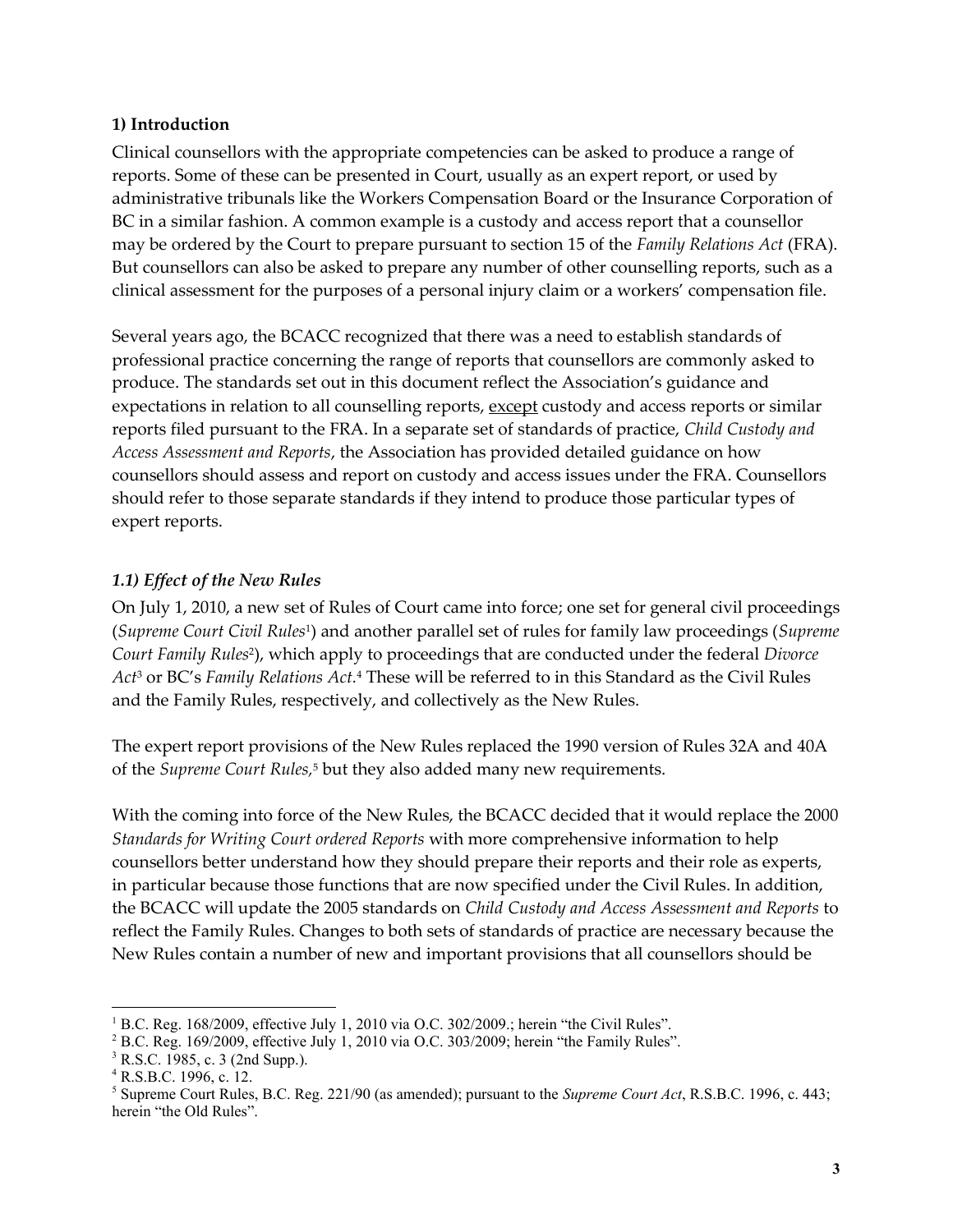aware of before they start to prepare any sort of report or give evidence in support of their filed expert reports.

# <span id="page-3-0"></span>*1.2) Role of the Courts and the BCACC*

The Courts and administrative tribunals play a significant role in supervising the quality of the expert reports they order as well as expert reports that the parties may submit to a Court or tribunal without an order. As such, the BCACC Board of Directors has adopted a separate policy that explains when the Association will investigate public complaints against clinical counsellors concerning their expert reports that have been or will be considered by the Courts or a tribunal.

In brief, the Inquiry Committee will not investigate a complaint against a counsellor concerning an expert report that the counsellor prepared pursuant to a Court or tribunal order or that was otherwise submitted to the Court or tribunal by one of the parties, unless the Committee is also provided with evidence that the Court or tribunal which ordered or received that report was critical of either the counsellor's assessment process or the resulting report.

Notwithstanding the effect of the Inquiry Committee's "screening" policy, the standards set out in this document can be used by the BCACC, the Courts, tribunals and others to assess the quality of the custody and access assessments that are undertaken by clinical counsellors and their resulting reports. Most importantly, counsellors can use these standards as a guide to maintain their skills in this growing area of clinical practice.

# <span id="page-3-1"></span>*1.3) Standards reflect minimum requirements*

The standards set out in this document reflect the minimum level of competency and practice that is expected of a counsellor when undertaking a clinical or counselling assessment, other than those concerning custody and access. While these standards articulate the requirements for counsellors who prepare non-FRA reports, counsellors should also be aware of and apply the more general guidance that is provided to counsellors within the BCACC Bylaws and Code of Ethics, in particular if there is an aspect of practice that is not covered in these standards.

# <span id="page-3-2"></span>*1.4) Counsellors should avoid role confusion*

These standards have been prepared with the understanding that the counsellor will be acting as an assessor for the purposes of preparing an expert report or a follow-up report for consideration by a Court or tribunal. While acting as an assessor, a counsellor should avoid multiple roles, such as also acting as a therapist, a consultant, a mediator, an arbitrator or a critic or advisor for the same client. It is expected that a counsellor, when acting as a clinical assessor, will clearly differentiate between these different professional roles and avoid role confusion.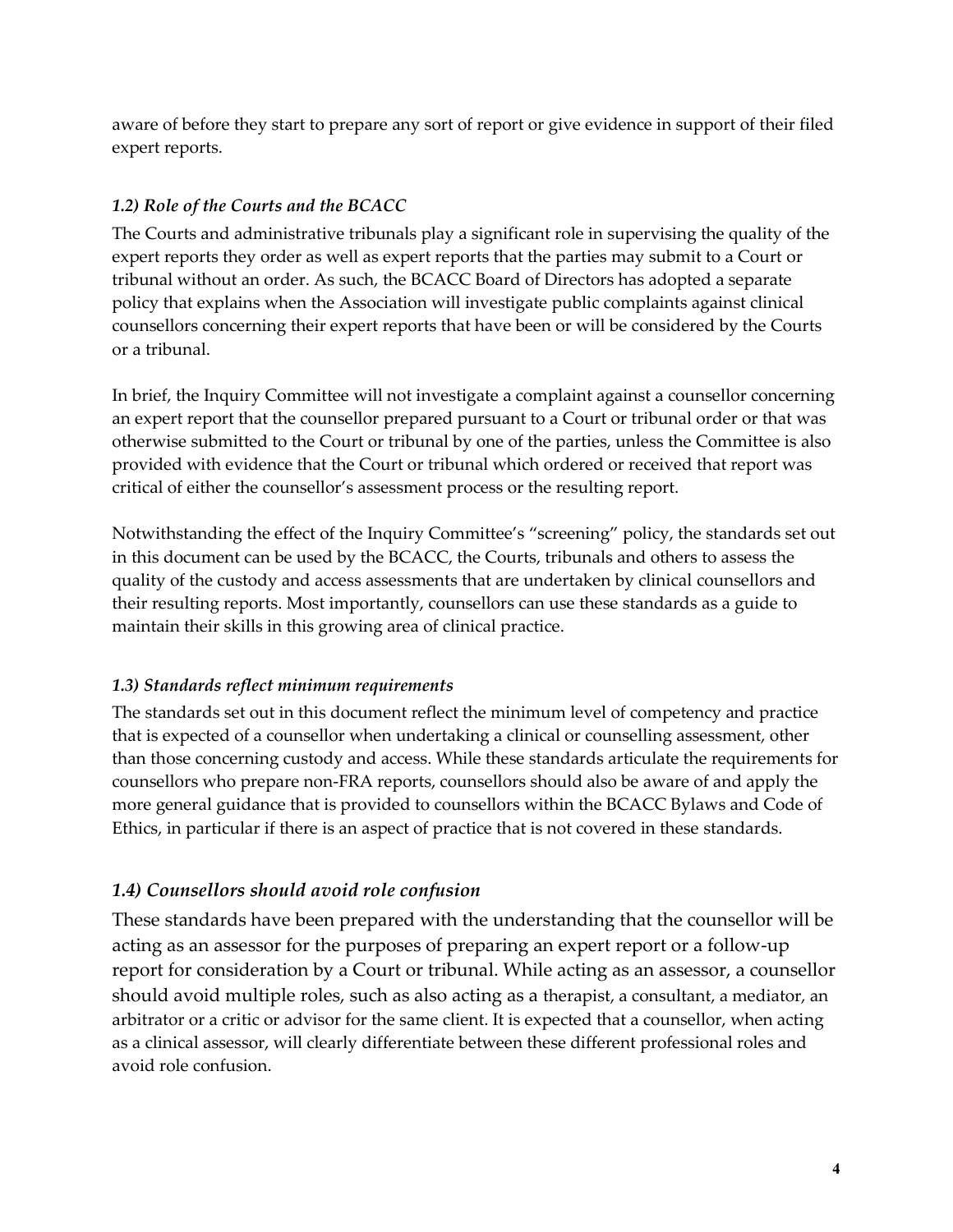#### <span id="page-4-0"></span>*1.5) Application of the* **Personal Information Protection Act**

The requirements of the *Personal Information Protection Act*<sup>6</sup> (PIPA) apply to the information a counsellor in private practice collects, uses or discloses while undertaking any sort of assessment or preparing an expert report. Therefore, when undertaking a clinical assessment and reporting on the results, a counsellor should be aware of and follow the requirements of this Act, as well as these standards. The BCACC's guideline, *A Counsellor's Template for Client Personal Information Protection Policies and Procedures*, provides further information on this legislation.<sup>7</sup>

These standards have been written with reference to the PIPA. If a counsellor who is not in private practice is relying on these standards, that counsellor or the employing agency may be required to comply with either that Act or the earlier *Freedom of Information and Protection of Privacy Act*<sup>8</sup> (FOIPPA). If the FOIPPA applies, a counsellor should substitute a reference in these standards to the PIPA with a reference to FOIPPA.

Where there is a conflict between these custody and access standards and the requirements of either PIPA or FOIPPA, the privacy legislation takes precedence over these standards.

#### <span id="page-4-1"></span>*1.6) Application of other standards*

If a counsellor is preparing an assessment report for an administrative tribunal, such as the Workers Compensation Board of BC or the Insurance Corporation of BC, the counsellor must be aware of and apply the standards for specific types of reports as may be required by tribunals like the WCB or ICBC. If the tribunal does not have its own standard, the counsellor should apply these Standards.

For the purposes of these Standards, a reference to the Court should be considered to be a reference to an administrative tribunal if the circumstances so warrant.

#### <span id="page-4-2"></span>*1.7) Legal Commentary on Expert Reports*

Counsellors should also read a legal commentary prepared by the BCACC legal counsel, George Bryce, titled *Legal Commentary on Expert Reports*. In that Commentary, Mr. Bryce explores the impact of the New Rules and the common law on the role of counsellors who prepare any type of expert reports. A copy of this Legal Commentary is available at the BCACC website under the link Continuing Competency – Legal Issues.

#### <span id="page-4-3"></span>*1.8) Sources*

 $\overline{a}$ 

This revised set of standards is based upon the following:

 $6$  S.B.C. 2003, c.63.

 $7$  The PIPA guidelines are posted at the BCACC website; reference: http://www.bccounsellors.org/files/PIPA\_ACounsellorsGuideOctober2004.pdf

<sup>8</sup> R.S.B.C. 1996, c.165.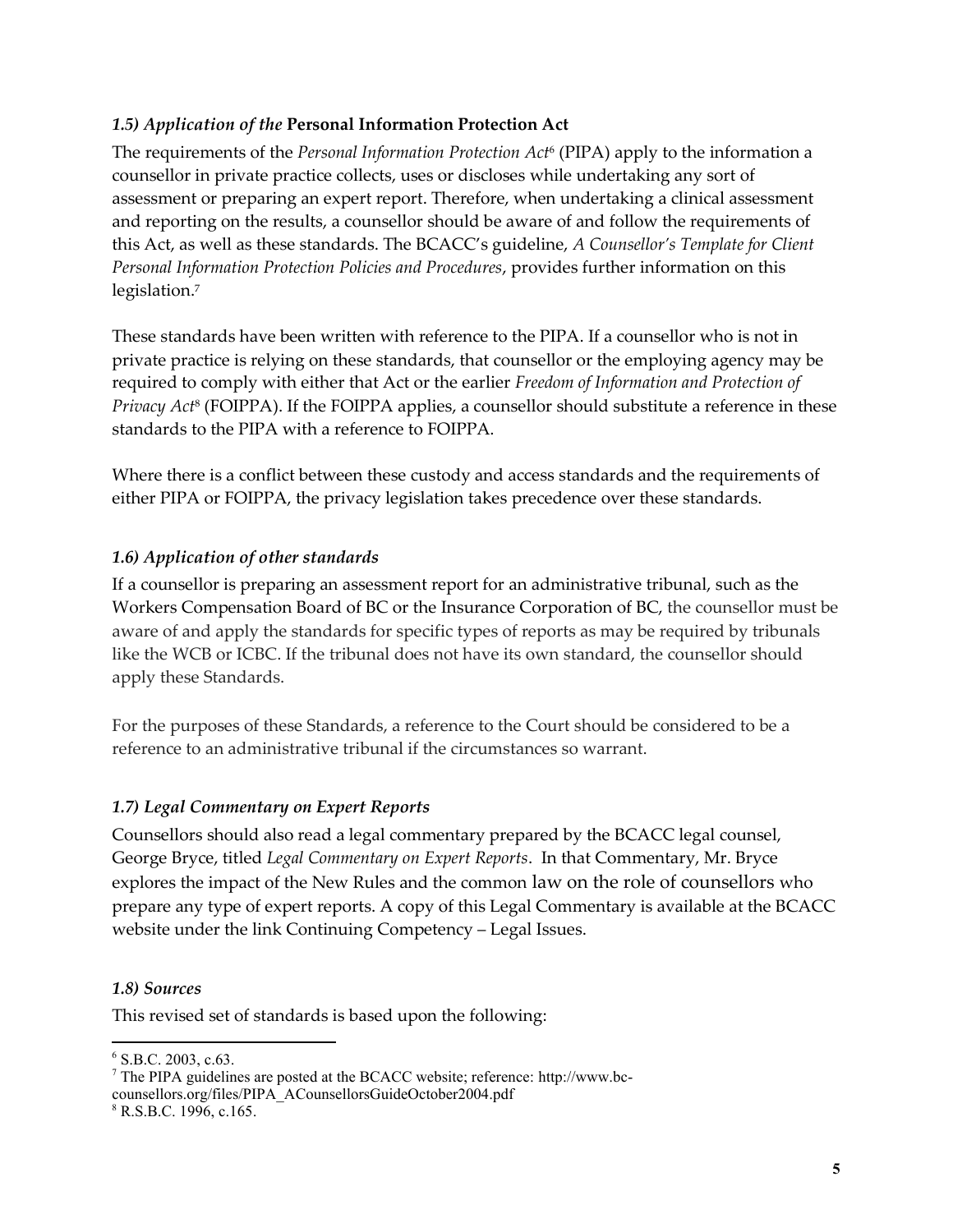- 2000 edition of the *Standards for Writing Court ordered Reports*;
- a draft of the new *Child Custody and Access Assessment and Reports*
- the recent *Legal Commentary on Expert Reports*.

In addition, the BCACC has considered the guidance offered in reported cases where the BC Courts have considered or commented on expert reports that have been prepared by counsellors and other mental health practitioners.

## <span id="page-5-0"></span>*1.9) Replace previous standards*

The BCACC Board of Directors approved these standards pursuant to section 30(1)(b) of the BCACC Bylaws on the date noted on the front page. These standards replace the earlier *Standards for Writing Court Ordered Reports*, originally approved by the Board of Directors on March 4, 2000.

# <span id="page-5-1"></span>**2) Guiding Principles for Report Writing**

As with all other tasks within the scope of practice of a clinical counsellor, when preparing and writing counselling reports a counsellor must adhere to the ethical principles of respect, informed consent, competence, confidentiality, and integrity.

- Take a strengths-based perspective. Assessment reports by necessity may require that concerns be documented. However, a strengths-based perspective requires that the counsellor include only as many negative statements about a party as is necessary to make the point, and not to use inflammatory language.
- Preserve the dignity and privacy of the parties. An assessment report may require the disclosure of information that may be hurtful to significant relationships. Where possible, that is, where the integrity of the report can be preserved, counsellors should try and avoid damaging significant relationships. One means by which this could be achieved is for the counsellor to show respect for the collaterals and their relationship with the parties.
- Add constructive comments to the report. Comments and recommendations that counsellors make should contribute positively to the situation being assessed.
- Hold a broad theoretical and practical base. Counselling assessment reports should carefully guard against prescribing particular points of theory that are likely to become obsolete due to the evolving nature of the scientific knowledge and professional practice to which they refer.
- Avoid making absolute predictions. Counselling reports represent the best current knowledge of the profession and represent criteria for informing decisions that are superior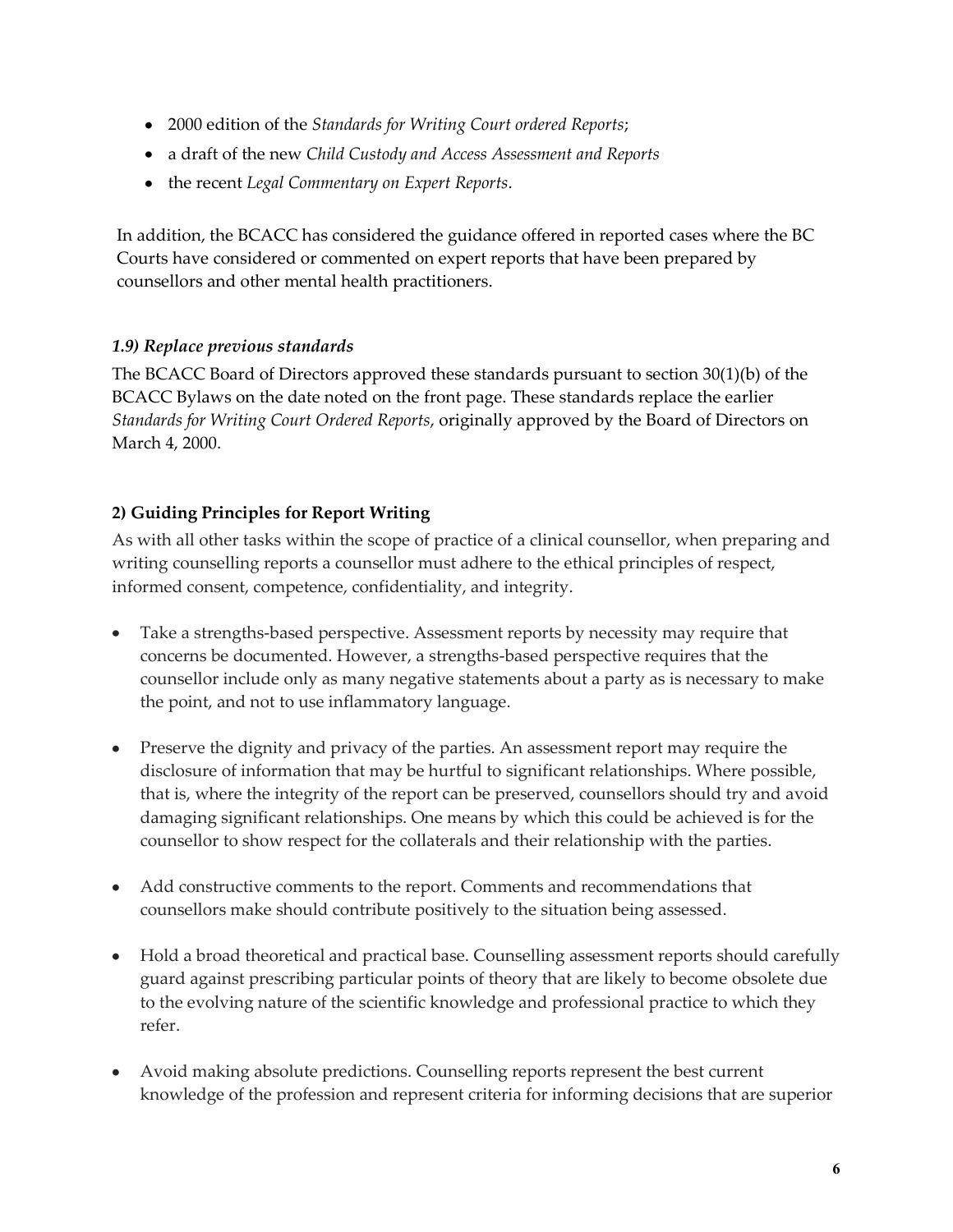to other alternatives. This limitation applies to both content and recommendations.

## <span id="page-6-0"></span>**3) Terminology**

The following definitions will be used throughout these Standards:

- "Adult" means a person 19 year of age or older who is interviewed during the assessment or report-writing process.
- "Child" means a child who is the subject of a custody and access assessment undertaken by or a report prepared by a counsellor. If the context so requires, a reference to a child in these standards applies to two or more children, and also to an adopted child, a stepchild or a foster child, unless otherwise noted.
- "Court ordered report" means a custody and access or any other type of assessment report that has been ordered by the Court pursuant to the Civil Rules.
- "Counsellor" means a person registered with the BC Association of Clinical Counsellors who is authorized to use the title Registered Clinical Counsellor pursuant to the Bylaws.
- "Private report" means a custody and access or any other type of assessment report that has been requested by one or both of the parents, but without a court order, whether or not that report is later submitted by one or both parents as an expert report.

These standards recognize that, while there are certain minimum requirements a counsellor must follow when doing a clinical assessment or writing a report, there are also areas of practice where the counsellor has options and should exercise his or her best clinical judgment. To reflect the difference between a mandatory requirement and a suggested or recommended practice, these standards will use two different sets of verbs.

- The use of "shall" or "must" denotes an action or event that a counsellor must perform as a mandatory or minimum requirement.
- The use of "should" or "may" denotes an action or event that it is recommended or suggested a counsellor should perform, but is not necessarily a mandatory or minimum requirement.

# <span id="page-6-1"></span>**4) General Requirements**

The following are the general principles that a counsellor is expected to apply or consider while undertaking any sort of clinical or counselling assessment and preparing a resulting report. Specific requirements and recommendations are set out in later Parts.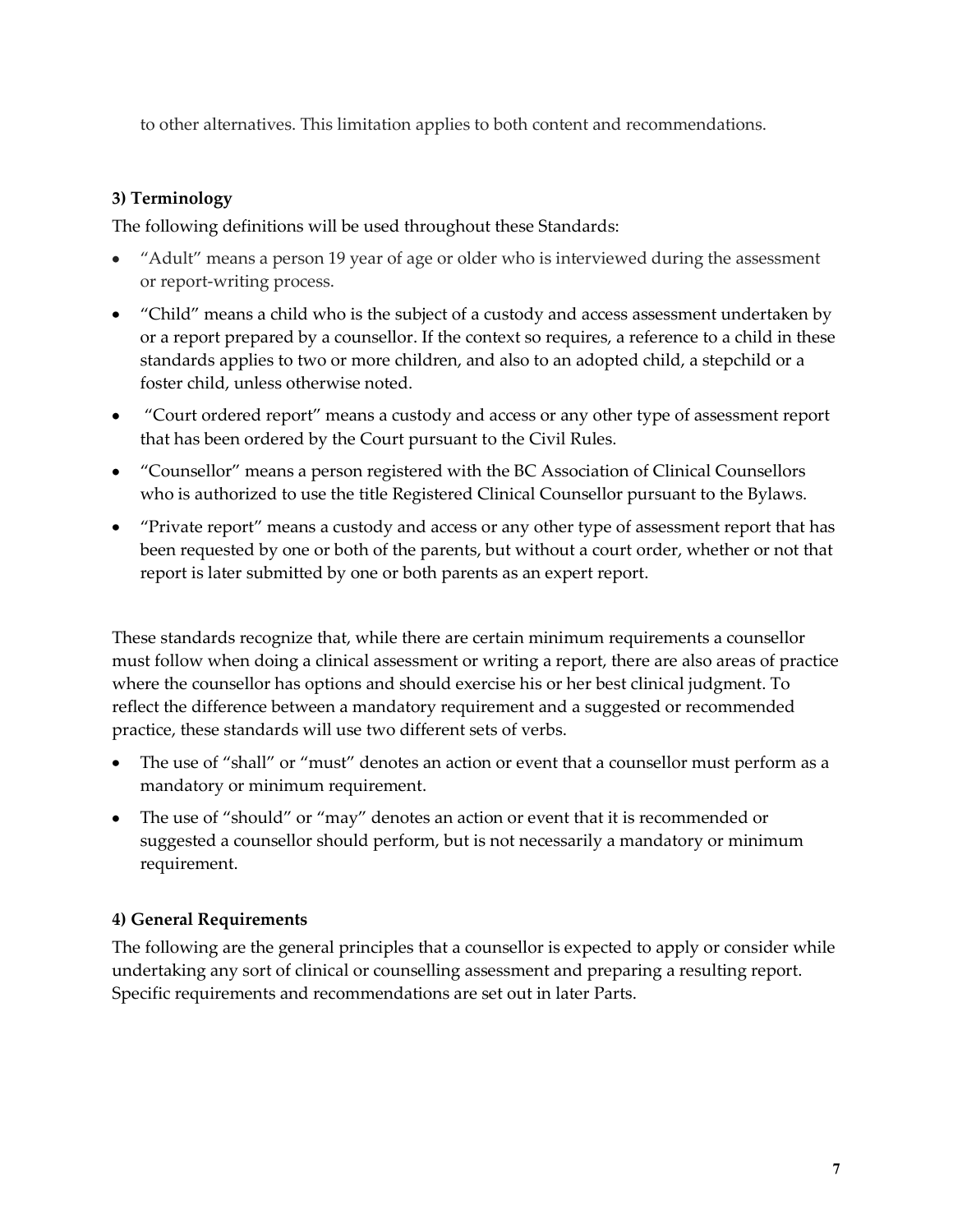### <span id="page-7-0"></span>*4.1) Competencies*

Before undertaking a clinical or counselling assessment and preparing the requested report, the counsellor must have knowledge, skills and abilities that relate to the issues or problems that the counsellor has been asked to assess.

If a counsellor identifies an issue either before or during the assessment for which the counsellor does not have sufficient competencies concerning that issue or cannot obtain those competencies before completing the report, the counsellor should consult with another counsellor or health professional who can advise the counsellor on that issue. A counsellor should note that consultation in the report.

Recognizing that the acquisition of competencies is an on-going process, counsellors who undertake clinical assessments should continue to learn and augment their current skills by undertaking continuing competency programs that are relevant to this service.

#### <span id="page-7-1"></span>*4.2) Counsellor's duty*

In undertaking an assessment or in preparing an expert report, a counsellor must act in a balanced, fair and impartial fashion, in keeping with the counsellor's ethical and legal duties.<sup>9</sup>

When undertaking a clinical or counselling assessment and in writing the subsequent report, a counsellor should

- (a) exercise his or her best clinical judgment, and
- (b) employ clinical assessment and reasoning skills in a creative but balanced fashion.

If a counsellor recognizes that professional objectivity and impartiality is impossible or has become compromised during the course of an assessment, the counsellor should withdraw from the assessment process and so advise the client or Court.

#### <span id="page-7-2"></span>*4.3) Reference to an order or agreement*

If a counsellor has been named by the Court to prepare a report or named in any agreement flowing from an order, when the counsellor first initiates communications with someone to be interviewed, the counsellor should

(a) refer to the order, or

 $\overline{a}$ 

(b) provide a copy of the order, or any agreement flowing from that order, to the person being interviewed,

unless the counsellor knows that the person being interviewed is already in possession of a copy of the order or the subsequent agreement.

<sup>9</sup> COMMENT: The *Legal Commentary on Expert Reports* provides a detailed discussion of the law as it applies to a counsellor's duty as an expert preparing any sort of report. The Commentary also summarizes reported cases where counsellors and others have failed to meet this duty.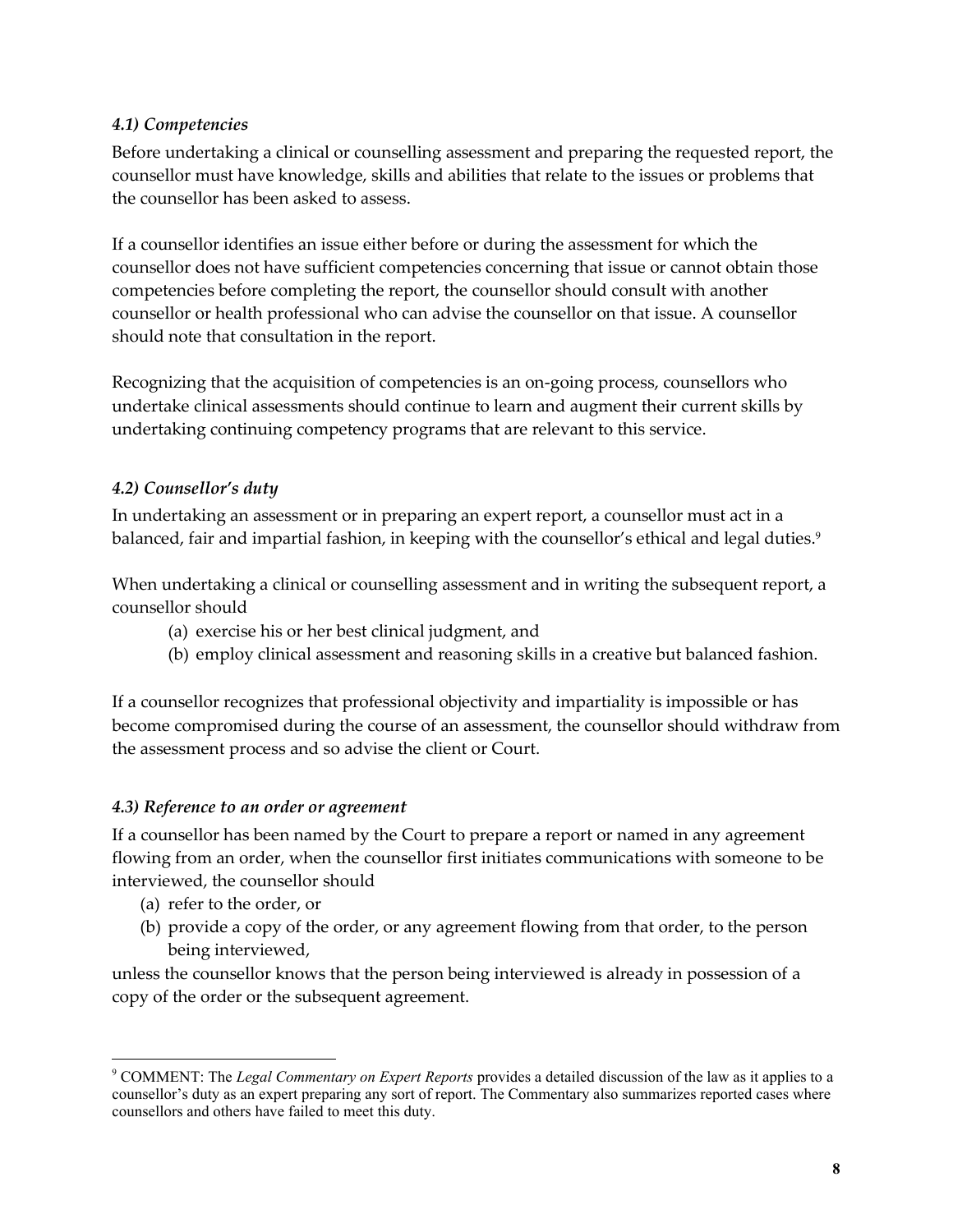If the parties have agreed without a court order that the counsellor should prepare an expert report, the counsellor should refer to that agreement when initiating communications with persons to be interviewed, unless the counsellor knows that the person being interviewed is already in possession of a copy of the agreement.

#### <span id="page-8-0"></span>*4.4) Avoiding dual relationships*

Because a counsellor can provide a wide range of counselling and therapeutic services to parents and their children, a counsellor who has been ordered or contracted to undertake a clinical or similar assessment should make every effort to ensure that his or her role as an assessor is understood by those who will be involved, whether or not the counsellor has provided counselling, therapeutic or similar services to the identified persons in the past.<sup>10</sup>

A counsellor who has been ordered by the Court or contracted by one or more of the parties to prepare an assessment report must not, while performing the assessment or preparing the report, provide any counselling, therapeutic or similar services to those who are the subjects of that assessment or report, unless

- (a) the Court so orders, or
- (b) the parties give their informed consent to the counsellor also providing those counselling services.

A counsellor who is providing counselling, therapeutic or similar services to those who are the subjects of the assessment must not, while providing those services, also undertake an assessment or prepare a clinical report, or make any recommendations concerning the issues, unless

- (a) the Court so orders, or
- (b) the parties give their informed consent to the counsellor also providing the assessment service.<sup>11</sup>

If a counsellor has had prior contact with a person who is a subject of the assessment, the counsellor must disclose the nature of that contact to the Court prior to

- (a) undertaking an assessment or preparing a report, or
- (b) testifying in Court or before the tribunal, and

the counsellor must not undertake the assessment or prepare a report, or testify in Court or before the tribunal unless the party so consents or the Court so orders.<sup>12</sup>

 $\overline{a}$ <sup>10</sup> COMMENT: It is recommended that the counsellor hold an "expectations meeting" with the person being assessed before the assessment begins, as this can help that party to understand the process they are about to be engaged in and allows the counsellor to deal with any potential concerns about dual relationships.

<sup>&</sup>lt;sup>11</sup> COMMENT: A counsellor who is providing counselling, therapeutic, or similar services to a client may produce a letter of advocacy on the request of the client and / or the lawyer, but such a letter should not make recommendations regarding the issues being assessed.

<sup>&</sup>lt;sup>12</sup> COMMENT: For example, if the counsellor works or resides in a small community, prior contact between the subject and the counsellor may be unavoidable. In such cases, the counsellor should disclose that prior contact and the party should consent to or the Court or tribunal may approve the counsellor's continued involvement.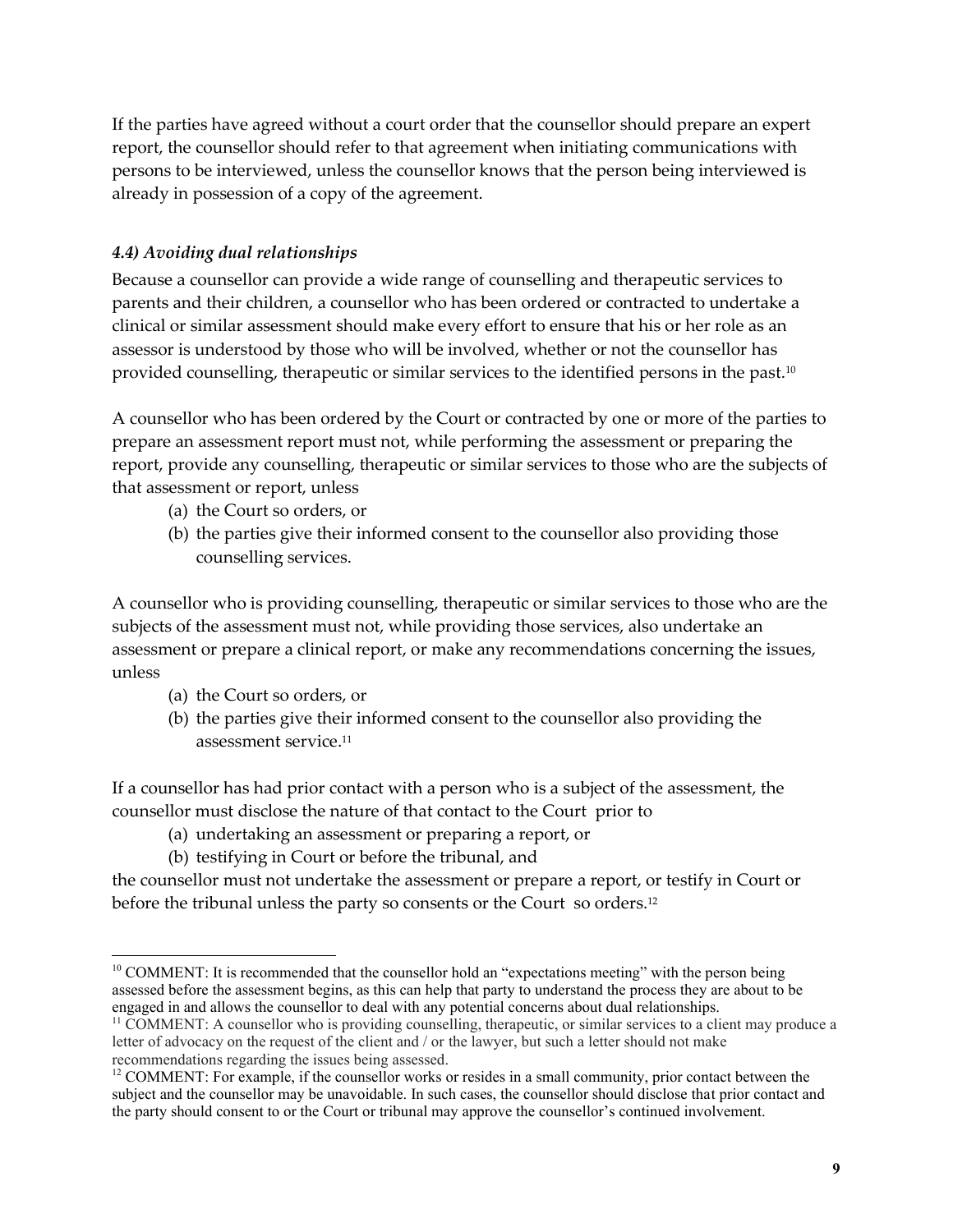If a counsellor has had a prior personal relationship with one of the lawyers involved in the dispute, other than in a professional capacity, the counsellor should disclose that relationship to the Court, tribunal or party (or parties) before accepting the appointment.

## <span id="page-9-0"></span>*4.5) Contracting*

If a counsellor is undertaking an assessment or writing an expert report pursuant the request of any party in a legal dispute, a counsellor should enter into a written contract with the requesting party (or parties) before beginning the assessment.

As explained in the Legal Commentary, Civil Rules 11-3(2) & 11-3(6) require that, if the counsellor has been appointed by the parties as their joint expert, the counsellor and the parties in the dispute should enter into a separate written agreement, and that this agreement must also be signed by the counsellor and the parties.

Establishing such a contract is important because, as Civil Rule 11-3(7) goes on to state, the counsellor who was appointed by the parties as their joint expert is deemed to be the only expert who may later give expert opinion evidence in the legal matter on the issues to be assessed.

If a lawyer represents a party in a legal dispute, the counsellor may contract with that party through the lawyer unless the party or lawyer otherwise advises. But if a lawyer does not represent a part, the counsellor should contract directly with that non-represented party.<sup>13</sup>

If the counsellor is acting pursuant to a court order, the counsellor does not have to enter into a formal, written contract with one or all parties, as the counsellor would be then acting pursuant to that order, which is also binding on the parties. There should be no need for the counsellor to establish a separate agreement with the parties named in the court order. However, if practical issues such as fee for services, allocation of costs, and payment schedules are not addressed in the order, a counsellor should set out such matters in a separate written agreement with the parties.

Civil Rule 11-5(4) provides that, if a counsellor is approached to be a court-appointed expert, the counsellor should be asked directly by the Court if he or she would consent to the appointment. At that time, the counsellor should ensure that all of the essential terms of the court ordered appointment, including financial arrangements, are spelled out in the order.

#### <span id="page-9-1"></span>*4.6) Terms of a contract*

Subject to the applicable Civil Rules, the counsellor should ensure that the following subjects are addressed in the contract or agreement:

 $\overline{a}$ <sup>13</sup> COMMENT: To ensure that a party is aware of his or her legal rights, a counsellor who deals with a part who is not represented by a lawyer should encourage that party to seek independent legal advice. This should also help the counsellor avoid becoming embroiled in a subsequent dispute with a disappointed party.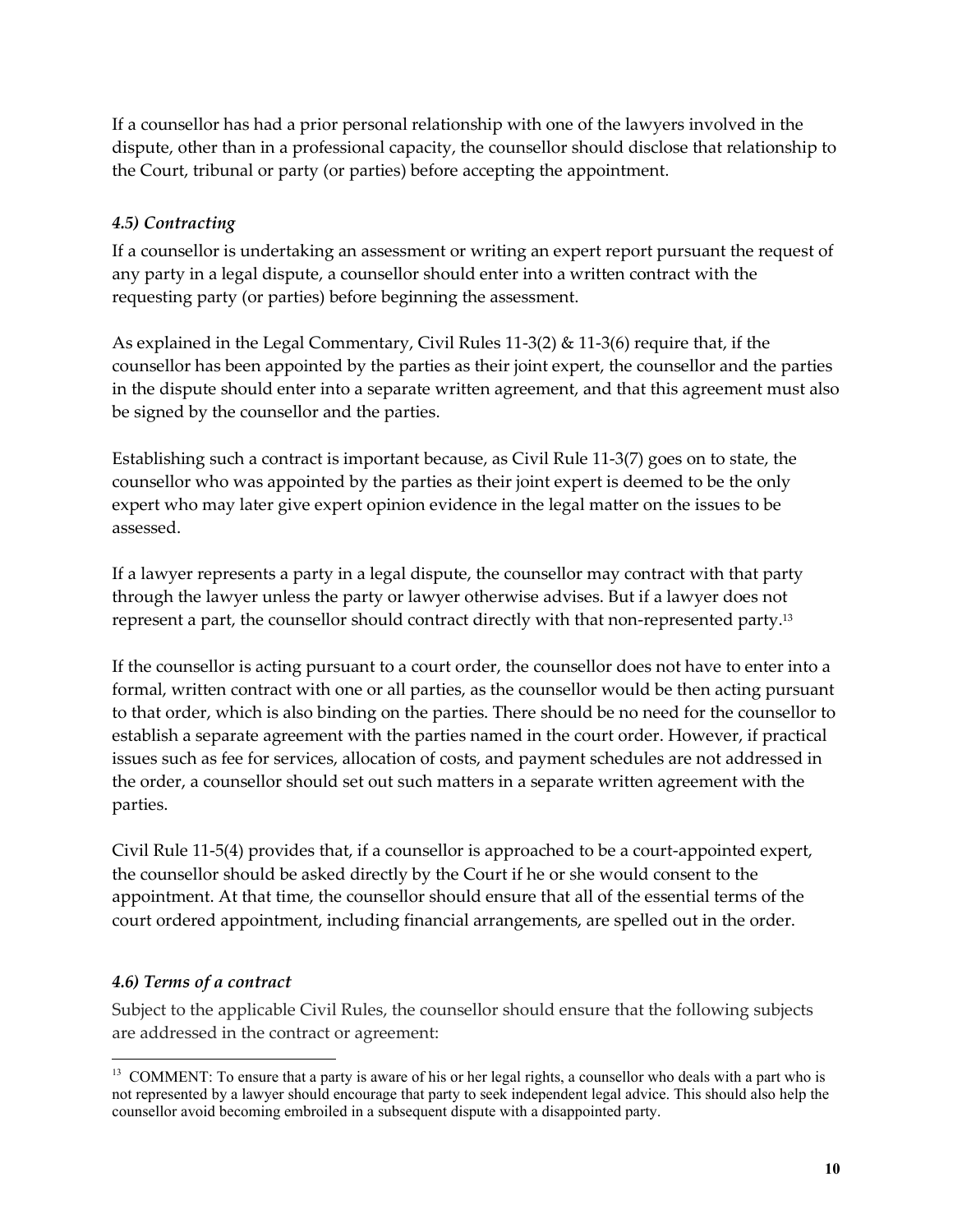- (a) an outline of the process and procedures to be followed, and the areas to be covered during the assessment process;
- (b) scope of the assessment or general nature of the report, including whether it was ordered by the Court or not;
- (c) access to records;
- (d) estimated duration of the assessment process, including any deadline for submitting the report set out in a court order;
- (e) disclosure and distribution of the report;
- (f) whether recommendations will be made in the report;
- (g) registration and credentials of the counsellor;
- (h) confidentiality and the exceptions (see section 4.3, *Confidentiality and Exceptions*, below);
- (i) consent for the release of information;
- (j) financial arrangements for paying the counsellor (see section 3.7, *Financial Arrangements*, below);
- (k) dealing with any potential conflicts of interest (see section 1.4*, Counsellors Should Avoid Role Confusion*, above)
- (l) arrangements for consulting with other professionals;
- (m)if the counsellor was not appointed pursuant to a court order, what steps a party may take if that party has a question or concern regarding the professional work of the counsellor;
- (n) the counsellor's membership with the BCACC.

In addition, the counsellor may include the following subjects in the written contract:

- (o) an assessment timetable, such as who will be interviewed, when and where;
- (p) use of any screening or assessment tools;
- (q) requesting or using written collateral reports;
- (r) the responsibilities of the counsellor and each of the parties.

If a Court orders the counsellor to prepare a clinical report pursuant to the Civil Rules, the counsellor need not itemize in a contract those items that are specified in the order itself. However, the counsellor should refer to or attach a copy of that order to the written agreement.

#### <span id="page-10-0"></span>*4.7) Financial arrangements*

Whether or not a counsellor is appointed directly or indirectly by the Court, the counsellor must advise the party (or parties) who hired the counsellor about the financial arrangements with respect to the counsellor's statement of account, including:

- (a) the counsellor's fees and disbursements for undertaking the assessment and preparing the report, including an estimate of the total costs and the possibility of any additional or unanticipated fees or disbursements that may occur;
- (b) daily amount for attending Court to be examined on the report;
- (c) any taxes that may be applied to the fees or disbursements;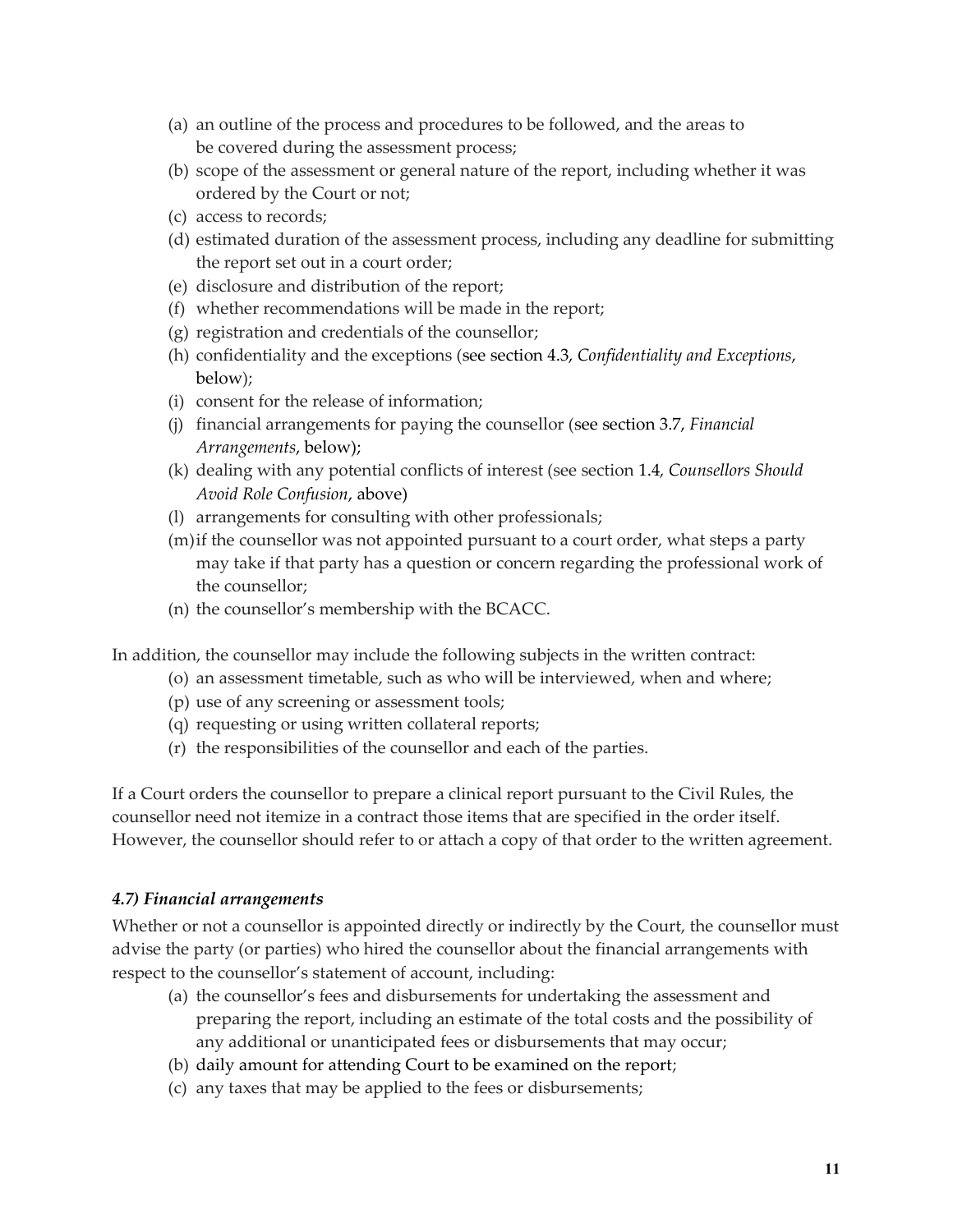- (d) the nature of the services that the fees cover, including attending Court;
- (e) who will pay the counsellor's statement of account;
- (f) when the statement of account will be paid;<sup>14</sup>
- (g) what options the counsellor may pursue for obtaining payment on an unpaid statement of account.

Civil Rule 11-5(9)(a) gives the Court the authority to fix the amount of remuneration to pay the counsellor who the Court appoints. However, the counsellor who is to be appointed by the Court should agree to that amount *before* agreeing to the appointment. The counsellor should also agree to the other financial arrangements, as described in this section, and those terms should also be set out in the court order. If they are not, they should be documented in the subsequent agreement.

If the parties will not share equally in paying the counsellor's statement of account (because, for example, the Court has ordered that one party pay for the assessment, or one party has agreed to cover the costs of the assessment), the counsellor should

- (a) discuss fees and financial arrangements with the paying party before the counsellor begins the assessment, and
- (b) specify in the contract the allocation of the costs between the parties.

A counsellor should document in the contract the terms of the financial arrangements, as recommended in section 3.6 above. The counsellor should also keep clear and accurate record of the time he or she has spent interviewing, writing the report, etc. All recorded work should be necessary to allow the counsellor to express the requested opinion.

If the total costs for completing the report will exceed those estimated in the contract, the counsellor must inform the paying party (or parties) of this as soon as practical and explain the reasons for the additional fees. If practical, the counsellor should negotiate a new or further arrangement with the party (parties) for the payment of the additional costs.

#### <span id="page-11-0"></span>**5) Gathering Information**

#### <span id="page-11-1"></span>*5.1) Consulting the requesting party re: scope*

The counsellor must determine the scope of a custody and access assessment in conjunction with the party who is requesting the assessment, taking into consideration any directives given in a court order or a referral question, if any.

If, after consulting with the requesting party, the scope of a particular assessment needs to be limited or broadened as determined by the counsellor, the counsellor should communicate such

 $\overline{a}$ <sup>14</sup> COMMENT: In may help to safeguard the counsellor's role as an impartial assessor if the counsellor collected all or part of the agreed fee prior to or at the start of the assessment, or prior to release of the final report.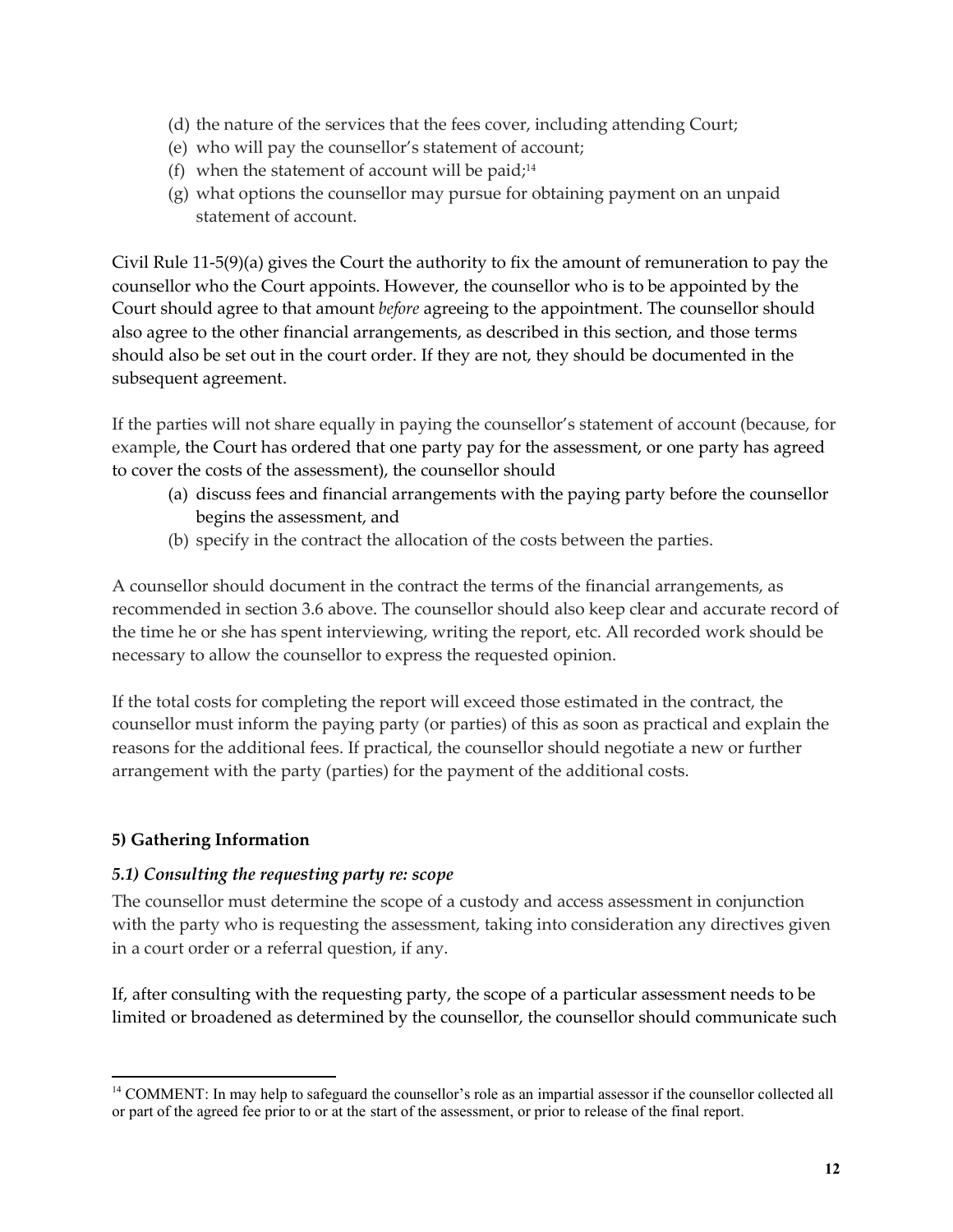changes to the requesting party, or the Court if applicable, in a timely manner, and be prepared to justify such needed change.

## <span id="page-12-0"></span>*5.2) Informed consent*

If a counsellor has been ordered by the Court to undertake an assessment and prepare a report, the following requirements do not apply.

A counsellor must obtain the informed consent of each adult to their participation in the assessment process.

Before commencing an assessment of a child, a counsellor must obtain the informed consent of the parent(s) of the child to participate in the assessment.

If the child is a mature minor, the counsellor can rely on the consent of the mature minor for the purposes of interviewing that child, to the extent of that child's capacity for understanding based on the child's developmental level and ability to give or express consent.<sup>15</sup>

If a requested participant refuses to cooperate or give consent, the counsellor will so inform that person of the probable consequences of their lack of cooperation with the assessment process. And if that person continues to refuse to cooperate, the counsellor must then inform that person that a lack of cooperation can be documented in the final report.

A counsellor should obtain the consent in writing, but if the consent is given orally or it can be implied, the counsellor should make a note in the file documenting that oral or implied consent.

# <span id="page-12-1"></span>*5.3) Confidentiality and exceptions*

At the commencement of an interview, the counsellor must advise each person to be interviewed that personal information will be collected, used, disclosed and given security in accordance with the provisions of the *Personal Information Protection Act*.

In addition, the counsellor must advise all participants, including collateral references, that if the final report is later submitted in court:

- (a) the information they provide during the assessment is not privileged and may become part of the public record;
- (b) they may be required to provide corroborative evidence in Court under oath.

# <span id="page-12-2"></span>*5.4) Gathering information*

A counsellor must make every effort during an assessment to obtain or gather all relevant

 $\overline{a}$ <sup>15</sup> COMMENT: For further guidance on obtaining consent from children, see Bryce, G. "Obtaining Consent from Children" 12:2 Insights (Summer 2000), which has been posted at http://www.bccounsellors.org/files/consentchildren.pdf.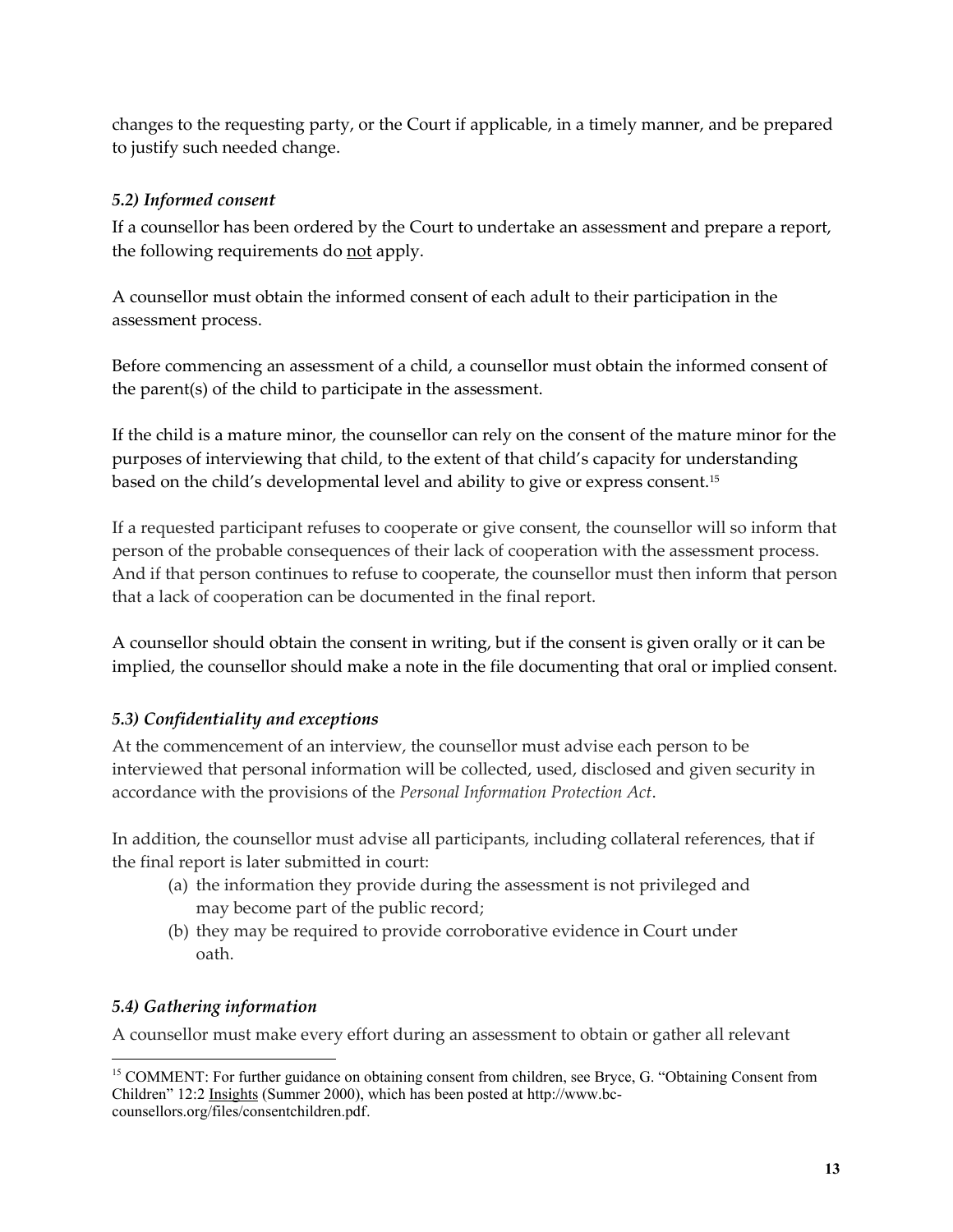information from the best sources available, and personally conduct all interviews necessary for the assessment.

Notwithstanding the generality of the above, a counsellor may have

- (a) a counselling student undertake the information gathering tasks, so long as the counsellor supervises that student, and
- (b) an assistant gather factual information such as school and medical records, as authorized and directed by the counsellor.

If someone other than the counsellor had a role in gathering information and preparing the report, the counsellor must so advise the requesting party and clearly explain that person's role and the form of supervision exercised by the counsellor, and do so either in a contract with or a letter to the parties, as well as in the final report.

Counsellors should seek as many sources as reasonable to corroborate the information they have gathered from third parties.

# <span id="page-13-0"></span>*5.5) Collateral sources of information*

The counsellor may interview persons as collateral sources of information, including people who the requesting party may view as significant.

Before interviewing a collateral source of information, the counsellor must

- (a) obtain the requesting party's consent, preferably in writing (in the form of a release), to allow a collateral reference to provide the counsellor with personal information about that person,
- (b) ask the requesting party to tell their collateral references that they may be contacted by the counsellor, and
- (c) advise the requesting party that a collateral reference will be contacted if the counsellor decides it would be beneficial to do so.

The counsellor must also advise each collateral that, if the final report is later submitted in court:

- (a) they may be subpoenaed to a hearing to give evidence on the information or observations they have provided to the counsellor, and
- (b) pursuant to the *Personal Information Protection Act,* the information or observations they have provided to the counsellor may, on the written request of a parent or a reference, be released to that requestor.

# <span id="page-13-1"></span>*5.6) Consulting and cooperating with other professionals*

A counsellor may consult other professionals with specialized training and expertise in the subject area of the report, and if the counsellor so consults, that consultation should be documented in the final report.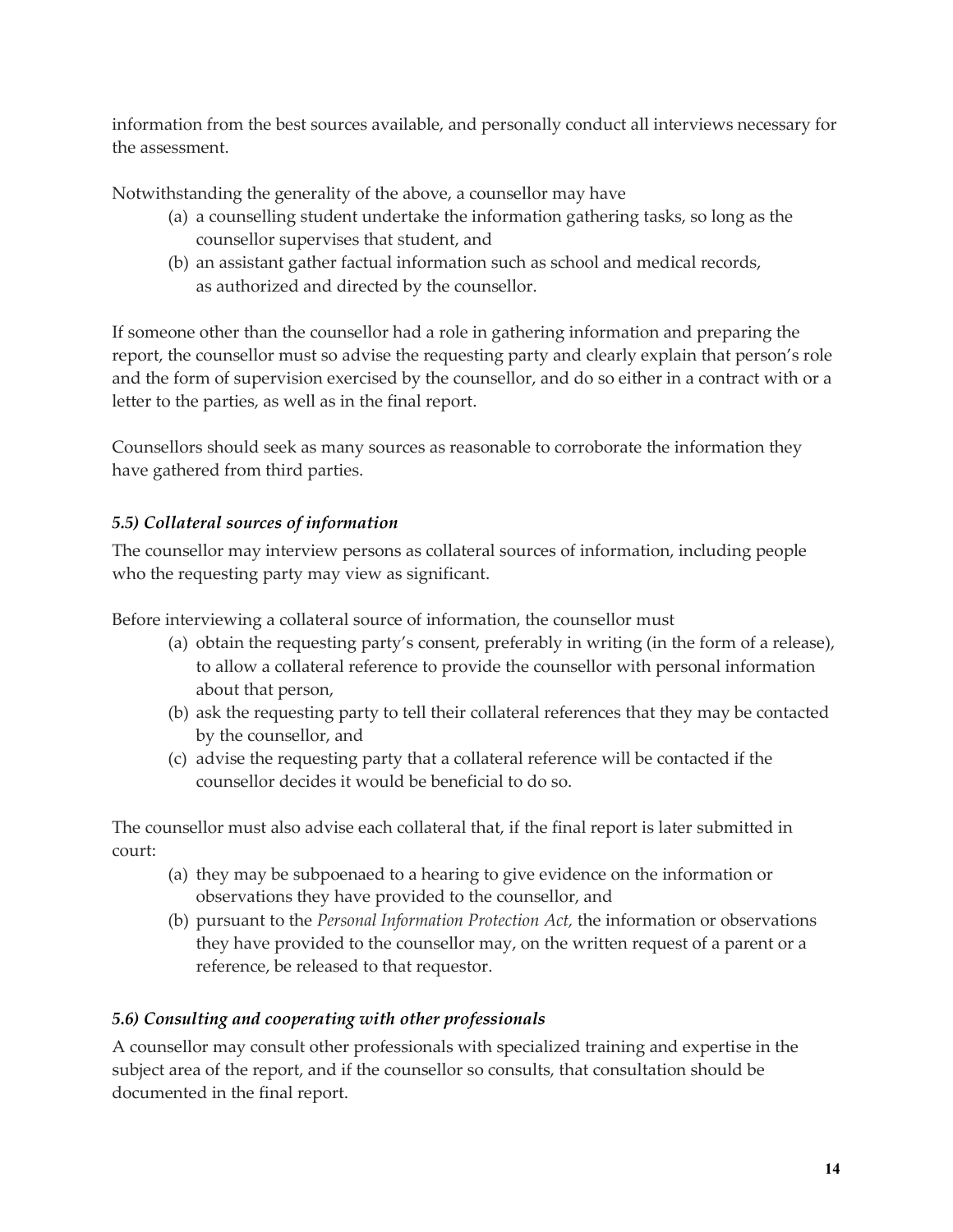During a consultation with another professional, the counsellor may disclose otherwise confidential information about a party to the extent such disclosure is permitted in the written contract or as may be required for the purpose of that consultation.

#### <span id="page-14-0"></span>*5.7) Recording interviews*

Every person has the right to record that person's interview with the counsellor.

If a person exercises this right, the counsellor may also record the interview.

If the counsellor elects to record an interview, the counsellor may be required to provide a copy of that recording in a later legal proceeding or at the request of the party who was recorded.

#### <span id="page-14-1"></span>*5.8) Maintaining records*

Because any notes and records a counsellor prepares during a clinical assessment are subject to review by the parties on request or during a legal proceeding, a counsellor should ensure that the information and records obtained during an assessment are well maintained and reflect the process of the assessment.

A counsellor should create a separate record of each meeting and contact with all persons interviewed, and all other sources of information, and note the location, date, length of meeting, individuals in attendance, and substance of the meeting.

In preparing notes or records, the counsellor must distinguish between the first hand information provided to or observed by the counsellor, and the counsellor's subsequent reflections on that information.

A counsellor should ensure his or her notes are concise but also provide enough detail to ensure accurate recall.

A counsellor in private practice is reminded that all personal information the counsellor collects during an assessment is subject to the provisions of the *Personal Information Protection Act*.

#### <span id="page-14-2"></span>**6) Writing the Report**

When preparing an expert report, the counsellor should frame that report in accordance with the Civil Rules.

#### <span id="page-14-3"></span>*6.1) Writing style*

When writing the report, the counsellor should

- (a) use clear language;
- (b) avoid overly-technical language and the use of legal or psychological jargon;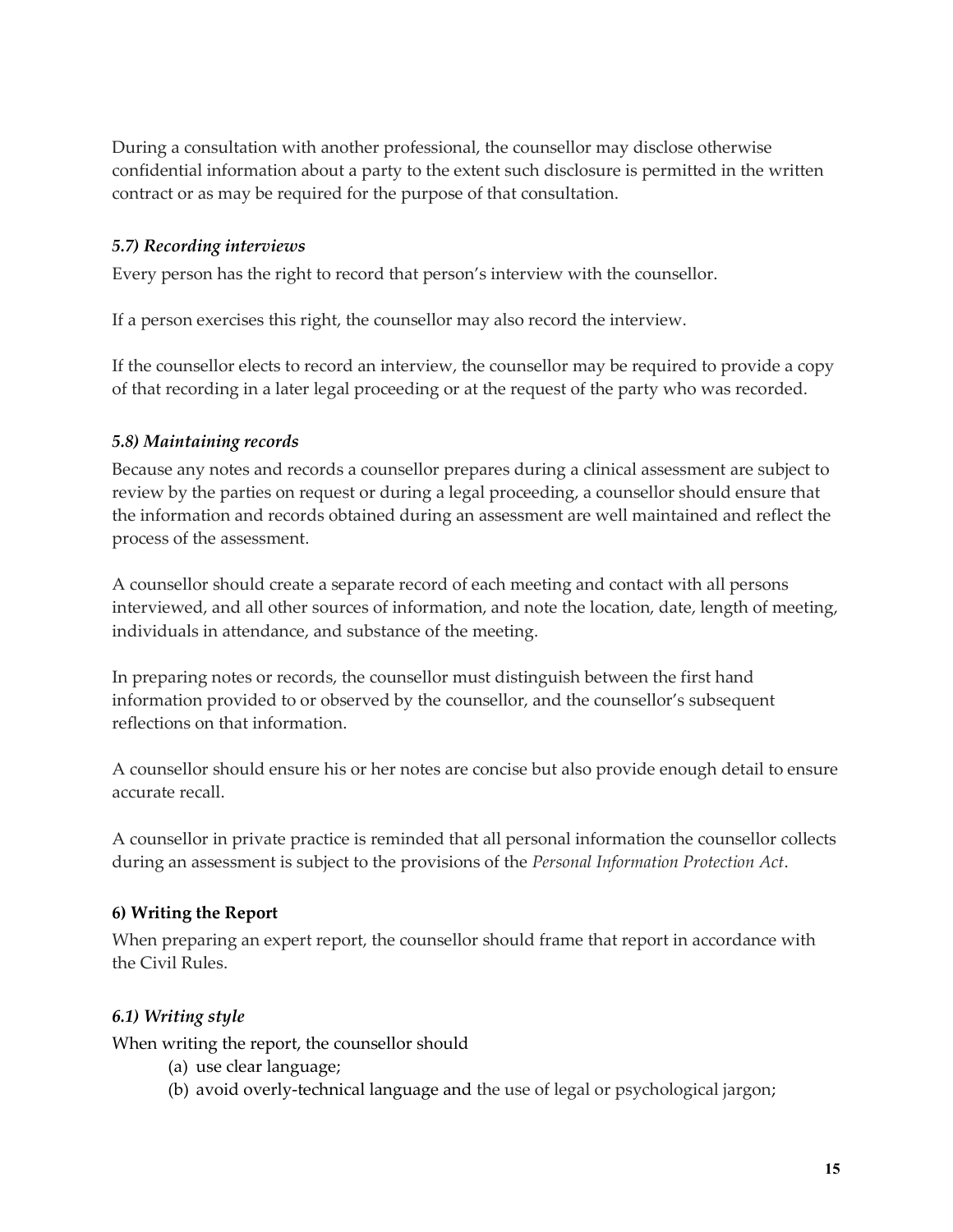- (c) use the active voice;
- (d) use gender-neutral language whenever possible;
- (e) convey an attitude of respect for all of the individuals involved;
- (f) preface an opinion with a phrase like "In my opinion…".

#### <span id="page-15-0"></span>*6.2) Presentation of information*

When preparing a report, a counsellor must

- (a) present information that is based on direct observation;
- (b) state clearly if the view of another person is being relied on;
- (c) disclose any bias the counsellor may hold against any person named in the report;
- (d) ensure the report
	- (i) is objective and based on facts,
	- (ii) is balanced and does not engage in linguistic advocacy, and
	- (iii) avoids making predictions but makes comments on current status.

If the counsellor presents information that is not based on direct observation but on the observations of another person, the counsellor should identify who made the observation and its circumstances.

Where possible, that is, where the integrity of the report can be preserved, counsellors should try and avoid damaging significant relationships.

A counsellor should cross-check all statements made in a report, and must be able to substantiate each reported statement under cross-examination.

A counsellor should avoid reporting an irrelevant fact, which is a fact that has no bearing on or contributes nothing to understanding the identified issues.

A counsellor must not only disclose the facts, information, documents, etc. that were considered, but also include information about those facts and any assumptions upon which the final opinion is based, including any deficiencies or errors in the disclosed facts.

A counsellor should point out in the report where the counsellor was unable to obtain sufficient information on a particular issue, or to explain where there are facts reported in the report that might conflict with each other, in particular conflicts in relation to major issues.

A counsellor must not introduce new factual information in the assessment and recommendation section of the report that is not already set out in the summary of facts section.

Appendix A contains a recommended template for an expert report.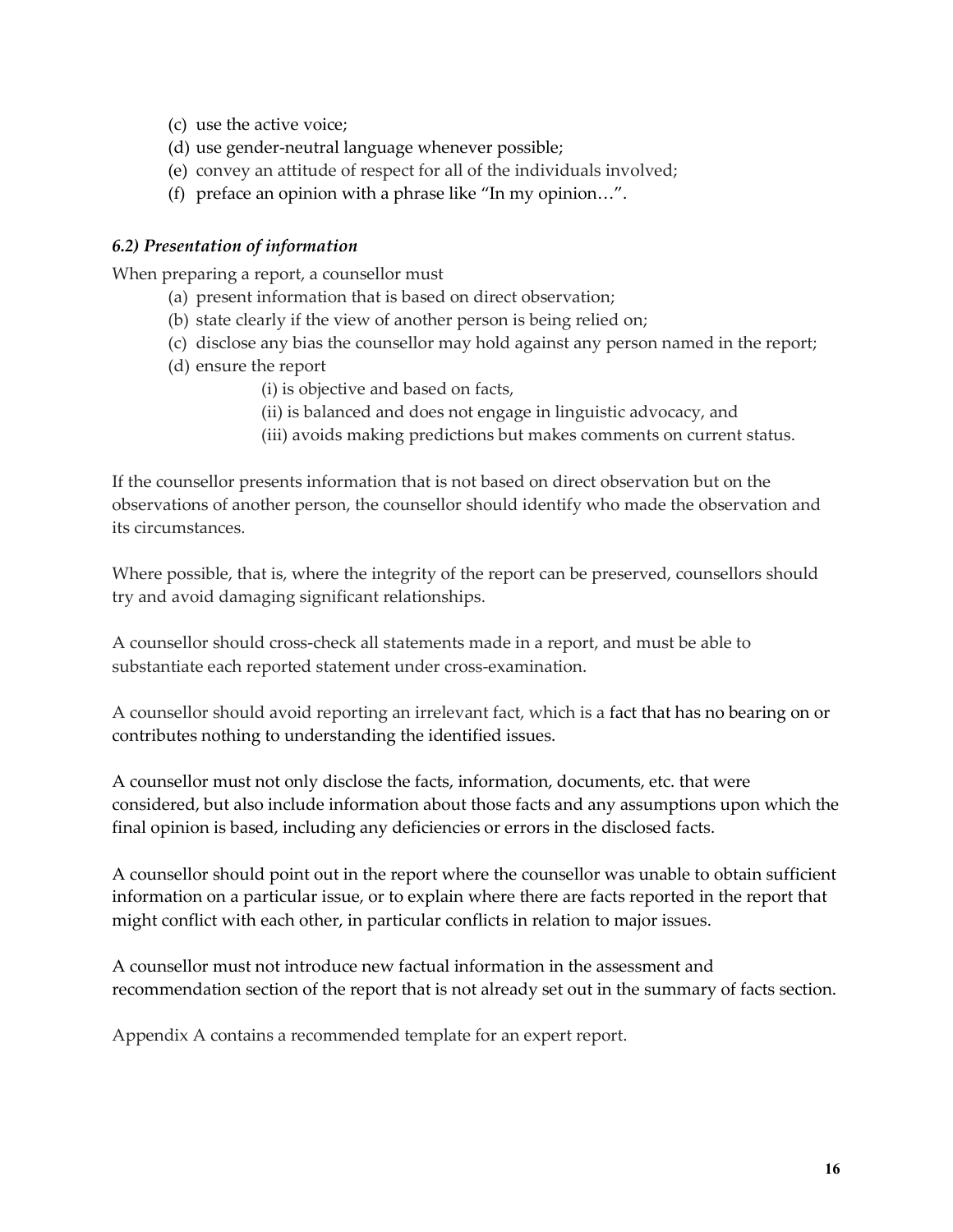## <span id="page-16-0"></span>*6.3) Analysis*

The counsellor must:

- (a) identify or disclose any assumptions made before rendering an opinion or offering a conclusion;
- (b) disclose any biases in analyzing the gathered information;
- (c) review impartially and consider all data collected in formulating the analysis;
- (d) explicitly state or disclose the data used in reaching a conclusion or making a recommendation.

A counsellor should avoid considering or applying an irrelevant fact (e.g. a fact that has no bearing on or contributes nothing to understanding the identified issues).

A counsellor should avoid using information that has little probative value (e.g. information that does not prove the truthfulness or accuracy of something), and should also avoid overstating the probative value or certainty of information in the report. Counsellors should avoid seeing certainty in situations where it may not actually exist.

A counsellor should disclose any errors in reported facts that the counsellor later identifies while writing the report or preparing any conclusions.

If two or more reasonable, alternative explanations present themselves, a counsellor should discuss each one and not avoid presenting different conclusions.

A counsellor should avoid making a diagnosis that is beyond that counsellor's expertise, and should also avoid offering legal conclusions, in particular the counsellor should not comment on the legal issue that the Court has been or may be asked to adjudicate.

# <span id="page-16-1"></span>*6.4) Reporting allegations*

A counsellor should not provide an opinion in the report about the veracity of any outstanding criminal allegations against person.

A counsellor may present in the report any unproven criminal allegation, but only as a hypothesis relating to the issues the counsellor has been asked to assess.

#### <span id="page-16-2"></span>*6.5) Recommendations*

If a counsellor intends to make a recommendation to the Court, the counsellor should acknowledge that the Court has the sole jurisdiction to make the final decision.

If a counsellor makes a recommendation, it must be

- (a) supported by reasons that are based in the evidence collected during the assessment, and
- (b) specific, clear, and practical, and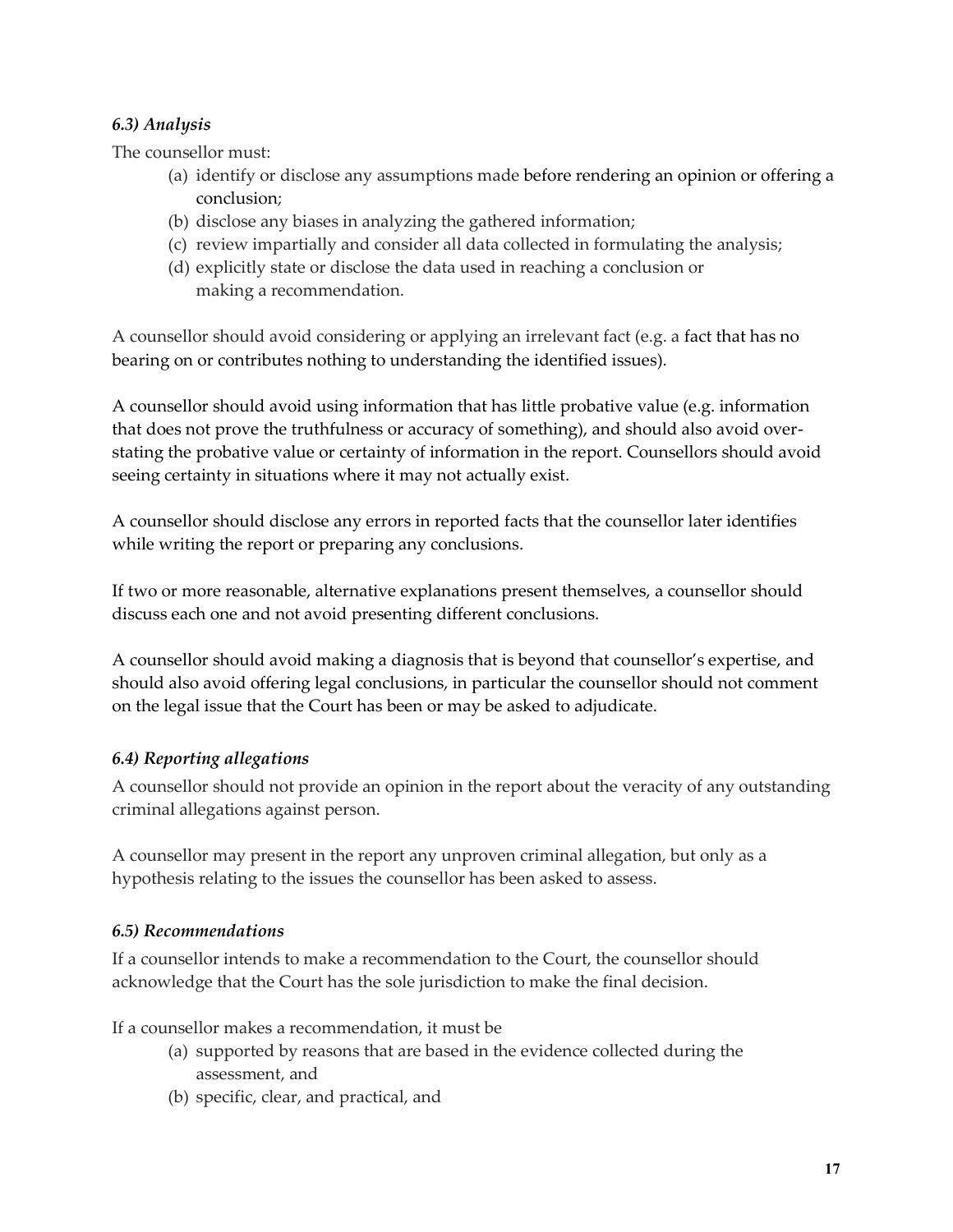(c) tentative, rather than absolute, regarding predictions and outcomes.

If no recommendation is made, the counsellor must explain why in the report.

If a counsellor can only offer a provisional conclusion or interim opinion because the counsellor has not yet obtained all the required facts or been able to complete all the necessary analysis, then the provisional or interim nature of the counsellor's conclusions should be made clear.

#### <span id="page-17-0"></span>*6.6) Reviewing the recommendations*

If a counsellor was appointed by the Court to prepare the report or if a counsellor anticipates that the report will be presented in Court, the counsellor should not discuss the progress of the assessment, recommendations and reasons with the parties or disclose a draft of that report to a party, unless the Court expressly approves such a discussion or disclosure.

If a counsellor was not appointed by the Court and the final report is not likely to be presented in Court, and if the counsellor determines it would be appropriate and useful to do so, the counsellor may discuss the progress of the assessment, recommendations and reasons for them with the requesting party and, if requested, with that party's lawyer, or disclose a draft of that report. The counsellor may use the party's response to the proposed recommendations as a source of additional information for the final report.

#### <span id="page-17-1"></span>**7) Distributing the Report**

#### <span id="page-17-2"></span>*7.1) Distributing court ordered expert reports*

When a counsellor has been ordered by a Court to prepare an expert assessment report pursuant to the Civil Rules, the counsellor must follow the reporting requirements of that provision or as communicated to the counsellor by the Court or the lawyers. If such instructions are not provided, the counsellor should apply the following.

If it is a court ordered report ordered under Civil Rule 11-5(1), then - applying Civil Rule 11- 5(12)(a) - the counsellor must send a copy of that report to the applicable Court Registry, and to each of the parties, and within the timeframes that the Court should specify in the order.

Civil Rule 11-5(12)(a) allows the counsellor to send the reports to the Court and the parties by ordinary post. But if the Court specifies in the originating order some other form of distribution, the counsellor should follow that directive.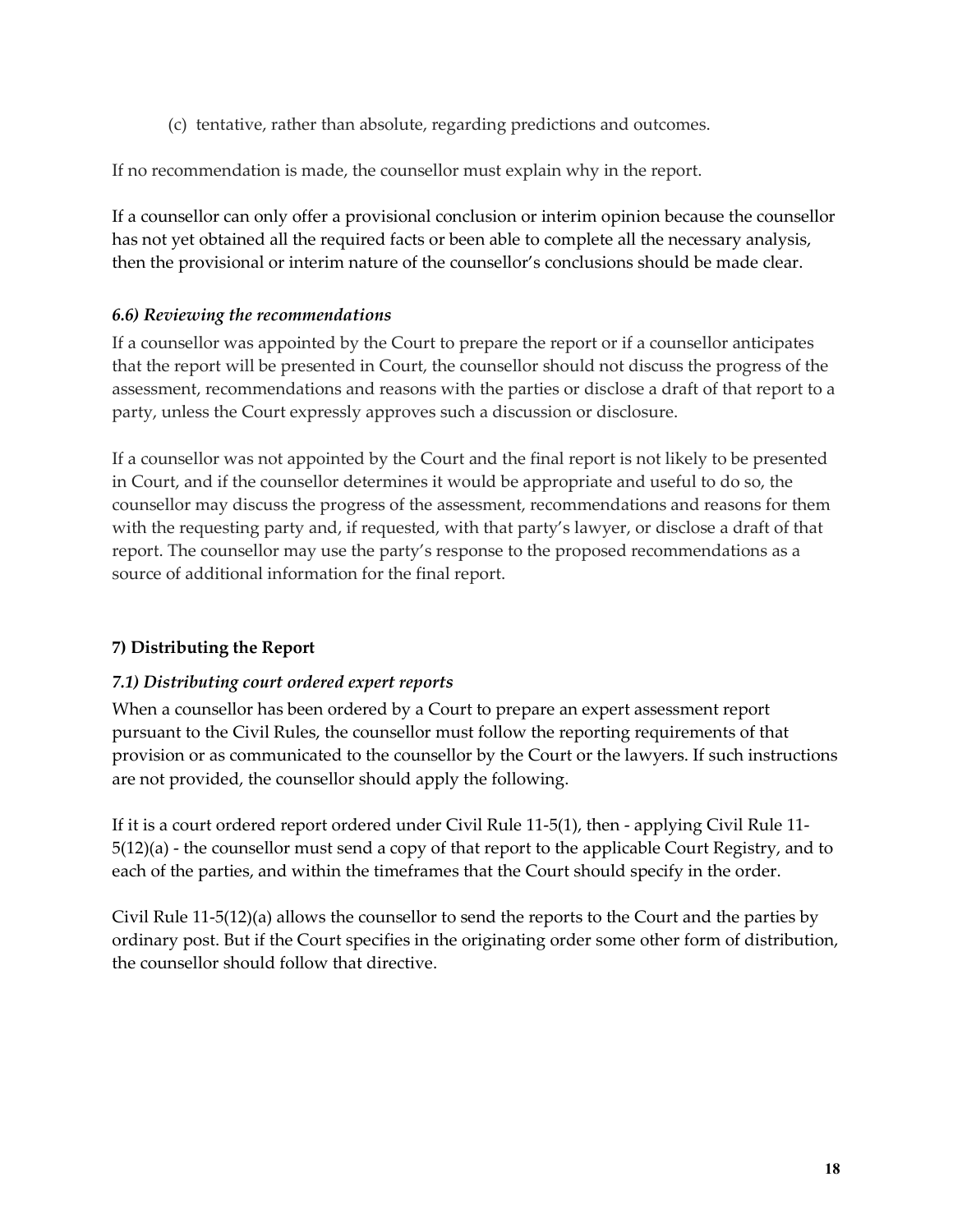If the Court has not addressed distribution in the order, then instead of mailing the report to the Court and parties, the counsellor may want to file a copy of the report with the Court Registry<sup>16</sup> and serve a copy of the report on the parties.<sup>17</sup>

If the Court has ordered an assessment report and stated in the order that copies are to be sent to various third parties, the counsellor does not need to obtain a party's consent to that ordered distribution.

If a counsellor is unable to complete and distribute the final court ordered report by the prescribed date, because of a delay due to injury, illness or other reason, the counsellor must as soon as practical, advise the appointing judge in writing

- (a) that there will be a delay in finalizing the report,
- (b) a summary of the reasons for the delay, and
- (c) the new date when the counsellor expects to be able to deliver the final report.

If the counsellor so advises the appointing judge of a delay in completing and delivering the final report, the counsellor should provide a copy of that letter to each party in the proceeding.

## <span id="page-18-0"></span>*7.2) Distributing private reports*

When a counsellor has been hired by one or more of the parties to prepare an expert assessment report without direction from the Court, the counsellor must follow the reporting requirements as should be set out in the originating request or the resulting agreement.

Unlike the case for court ordered reports, the counsellor does not have to provide a final private report to the Court. Instead, Civil Rule 11-6(3) set 84 days before the scheduled trial as the minimum amount of time that an expert's private report must be served on every party in a proceeding. However, the parties in the proceeding or their legal counsel, not the counsellor, shoulder this responsibility. And whether or not the Court would accept the counsellor's private report as an expert report is also an issue that the requesting party would have to pursue separately.

If the requesting party agrees, the counsellor may provide a copy of the private report to third parties specifically named or approved by the requestor. If the requesting party is not the client or an agent of the client, the counsellor should obtain the consent of the requesting party (client) to release a copy of the report to any third party.

 $\overline{a}$ <sup>16</sup> To file a copy of the report with the Court, the counsellor should deliver two copies of the report (in person or by agent) to the Registry for the Court that issued the original directive. The Registry clerk should then date-stamp the filed reports, and put them in the Court file. Alternatively, the filing could be done by registered mail or courier, with a proof of receipt of the package by a Registry official in the form of a signature card.

<sup>&</sup>lt;sup>17</sup> To serve a report on a party, the counsellor should personally (or by agent) deliver a copy of the report to the lawyers representing the parties in the proceeding or, if a party is not represented by a lawyer, to that nonrepresented party. If the counsellor does not serve personally (or by agent), the counsellor could arrange delivery by registered mail or courier, with a proof of receipt in the form of a return signature card. A counsellor should not simply mail the report to the parties by standard post.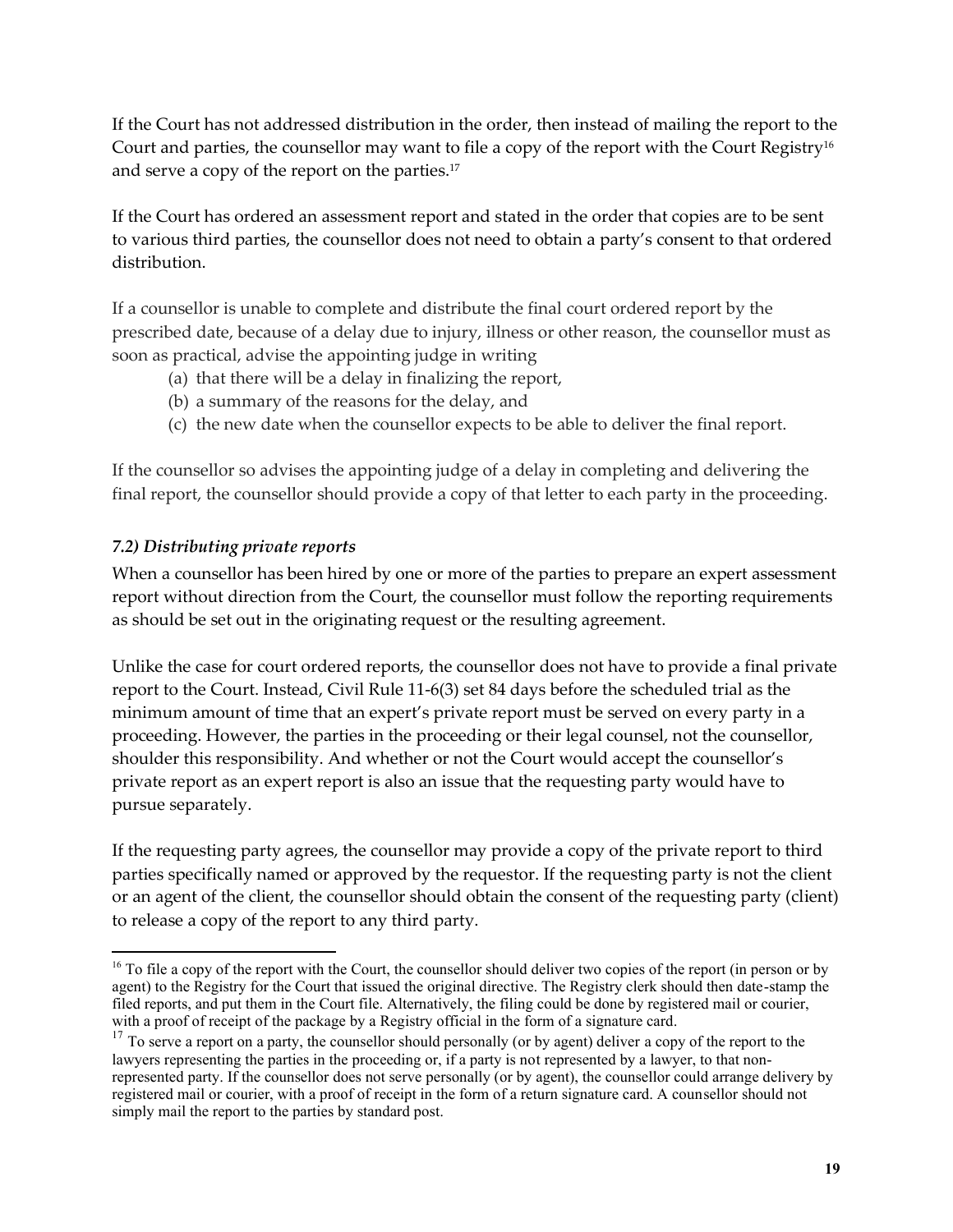If a counsellor is unable to complete and deliver the final private report by the original agreed date, because of a delay due to injury, illness or other reason, the counsellor must as soon as practical, advise the requesting party(parties) in writing

- (a) that there will be a delay in finalizing the report,
- (b) a summary of the reasons for the delay, and
- (c) the new date when the counsellor expects to be able to deliver the final report.

## <span id="page-19-0"></span>**8) After Distributing the Report**

#### <span id="page-19-1"></span>*8.1) Post-distribution meetings*

If a counsellor was appointed by the Court to prepare the report or if a counsellor anticipates that the report will be presented in Court or before a tribunal, the counsellor should not meet with the requesting party (parties), either separately or jointly out of Court, to discuss the results of the assessment, etc., unless the Court expressly approves such a meeting.

If a counsellor was not appointed by the Court and the final report is not likely to be presented in Court or to a tribunal, a counsellor may meet with the requesting party (parties), either separately or jointly after the distribution of the report, and do one or more of the following:

- (a) discuss the results of the assessment;
- (b) provide an explanation of the process and a rationale for each finding or recommendation;
- (c) allow the party to ask questions.

#### <span id="page-19-2"></span>*8.2) Discussion with lawyer(s)*

If the lawyer for one party wants to discuss the filed report with the counsellor prior to a pretrial settlement or a hearing, the counsellor should ensure that the counsellor's information is equally available to both parties and their counsel. The counsellor should therefore advise the requesting counsel that both parties and their counsel must be invited to attend any discussion of a completed report.

#### <span id="page-19-3"></span>*8.3) Disclosure of notes*

In the event that a party or a reference requests that the counsellor's notes and background material be disclosed to them, the counsellor must advise the requestor orally or in writing that:

- (a) notes may not be a verbatim record of the interview or observation;
- (b) notes were taken to assist the counsellor in recollecting the interview for the purpose of giving evidence at a court hearing, and that it is preferable to have the counsellor address the notes in Court at the time of hearing of the custody or access matter;
- (c) due to the complex and sensitive nature of the information gathered, notes and background materials are not disclosed in response to an informal request, but that a formal written request for disclosure can be made under the *Personal Information Protection Act*.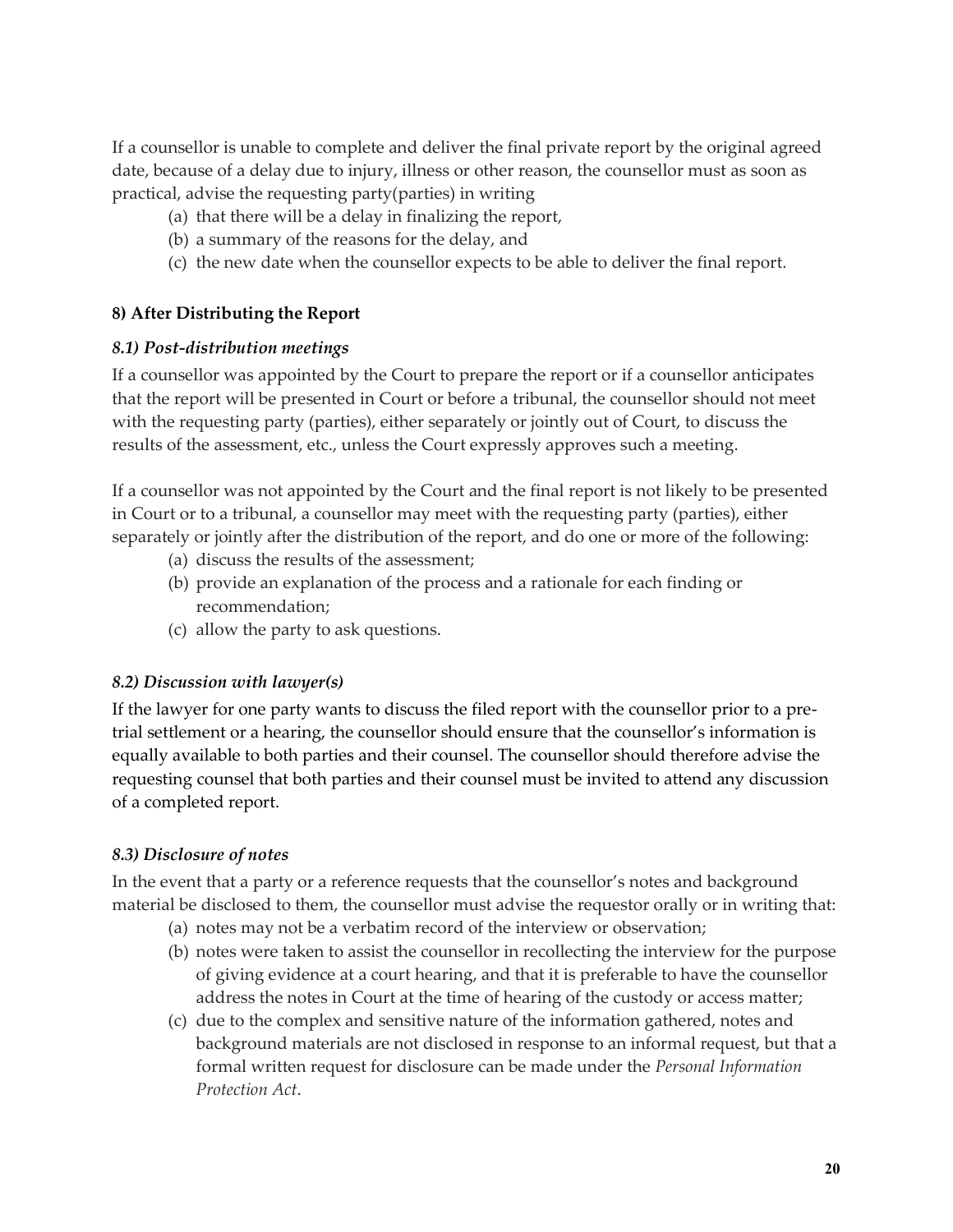The counsellor must ensure that information contained within the report notes will be evaluated and disclosed in accordance with the *Personal Information Protection Act,* and the counsellor's own privacy policy, as also required by the PIPA.

#### <span id="page-20-0"></span>*8.4) Cross-examination*

Any party in the legal proceeding may require the counsellor who prepared an expert report to attend Court and be cross-examined on the filed report (see Civil Rule 13-4(6)).

The requesting party must give the counsellor sufficient advanced notice to attend Court to be cross-examined. (For filed reports, such as a private report, Civil Rule 11-7(3) requires 21 days advanced notice to the counsellor.)

If a counsellor who prepared a filed, court ordered report and has been served with a notice to attend Court, that counsellor must not refuse a request to appear, but must attend to be crossexamined at the date, time and location set out in the notice.

Prior to attending the hearing for cross-examination, the counsellor should review the filed report and notes, and should index this material for easy reference.

A counsellor should be aware that any party (or his or her lawyer) is entitled to see the counsellor's assessment notes, etc. in Court, and – if so requested – the counsellor must bring the original of those notes, but should ensure a copy is retained in the counsellor's file.

A counsellor is allowed to charge the requesting party a fee for his or her time in preparing for and attending Court to be cross-examined on the filed report. A counsellor should ensure that this further service is covered in an agreement.

If necessary, the Court can order one or more parents to pay the expert, or even order that they file a security with the court to cover those fees (see Civil Rule 11-5(10).

The Court may impose a penalty on the requesting party if it becomes clear that the counsellor should not have been called to Court to be cross-examined (see Civil Rule 11-7(4)).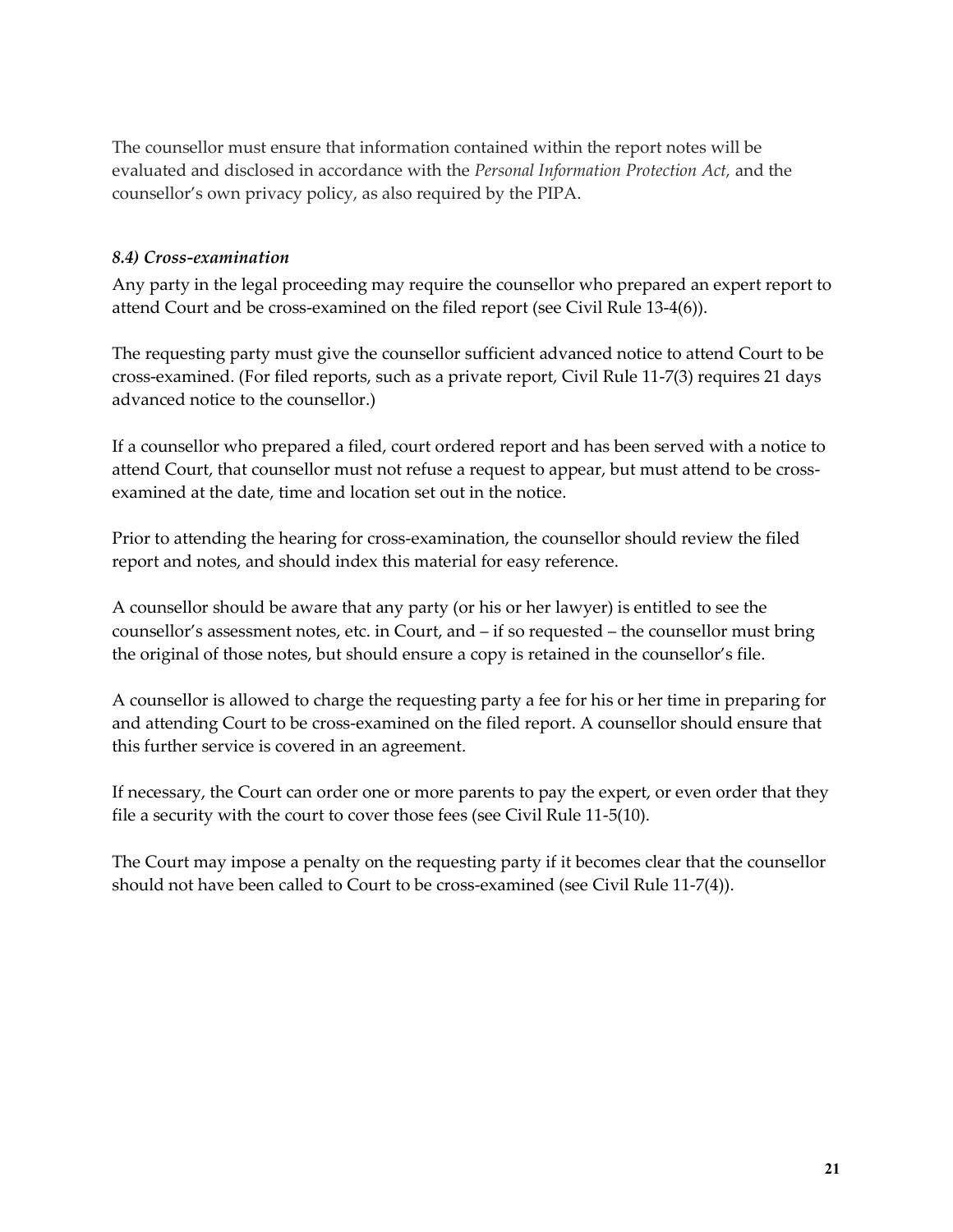# <span id="page-21-0"></span>**Appendix A - Template for a Clinical Counselling Expert Report**

*COMMENTS: This template is based upon the framework for expert reports as required by the Civil Rules and reflects a more detail discussion of legal issues as provided in the Legal Commentary on Expert Reports.* 

*Those elements of this template that may not apply to a report that was requested by one of the parties, or a report that was not prepared pursuant to a Court or tribunal order, are noted by underlined text. Depending on the circumstances, these could be optional elements to include in such reports.* 

## **Title page**

In the Provincial/Supreme Court of British Columbia (state city) Court File #: Between: Applicant/Plaintiff And: Respondent/Defendant Counsel for the Applicant/Plaintiff Counsel for the Respondent/Defendant Type of Report Name of counsellor and contact information (address, phone number, etc.) Date the report was completed

# **Expertise and Qualifications**

*Civil Rules 11-6(1)(a) and (b) require disclosure of the counsellor's area of expertise, as well as qualifications, employment and educational experience in his or her area of expertise. A copy of a counsellor's more detailed resumé can be included as an appendix to the report.* 

*A counsellor's previous experience as a recognized expert in Court can also be noted here, along with references to past cases.* 

*It is not necessary to include copies of degrees, diplomas or certificates, but those should be available if later requested by the Court or either party.* 

# **Authority**

Pursuant to the Order made by the Hon. Judge/Master/ Hon. Justice filed on the  $\frac{day}{}$  of  $\frac{20}{}$ , with respect to [summary of purpose of order]

*If the report was ordered by a Court, that information should be reflected in this section. A copy of the court order can be included as an appendix to the report.*

#### **Instructions and Purpose**

*Civil Rule 11-6(1)(c) requires that an expert report must include "the instructions provided to the expert in relation to the proceeding." And Civil Rule 11-6(1)(d) requires that an expert report must include a*  description of "the nature of the opinion being sought and each issue in the proceeding to which the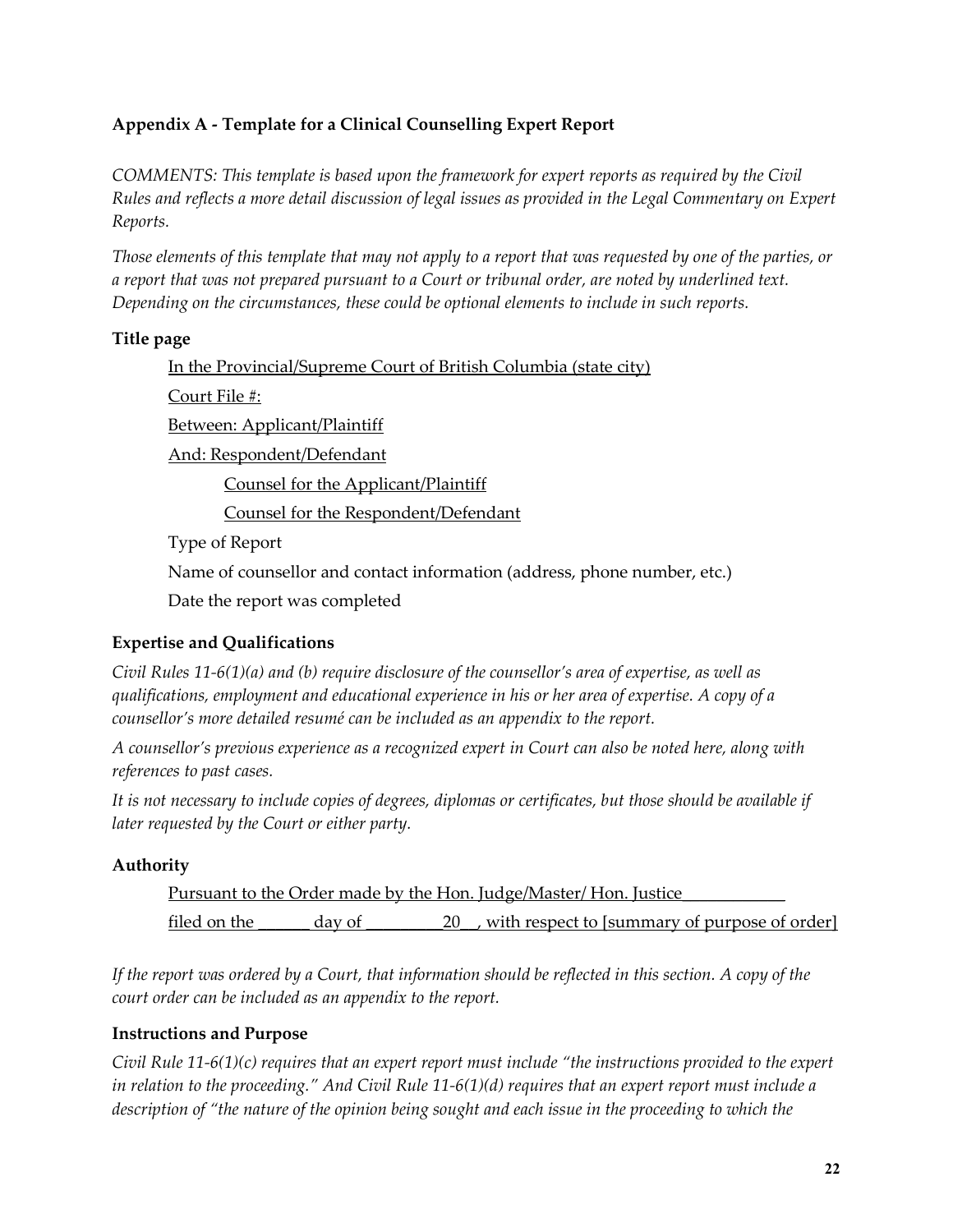*opinion relates."*

*If the report was requested by one or more parties and, in particular, if it was not prepared pursuant to a court order, that fact should be so noted here, along with any specific instructions that were provided to the counsellor. A copy of any detailed instructions can be included as an appendix to the report.* 

#### **Relationship to the Parties**

*If the counsellor had no previous relationship with any of the parties in the dispute, that fact should be so noted here.*

*If the counsellor had a previous relationship with one or more of the parties, that past relationship should be disclosed here. If both parties consented to the counsellor playing a dual role, then it should be noted that the parties gave their consent. A copy of any written consents should be included in the report as an appendix.* 

#### **Summary of Facts**

*Civil Rule 11-6(1)(f)(i) requires the counsellor to set out in the report "a description of the factual assumptions on which the opinion is based." Only relevant facts that are material to the later conclusions or recommendations should be set out here.* 

*Test results can be included in this section, or set out under a separate heading.* 

#### **Persons Interviewed**

*The names of all persons the counsellor consulted can be listed under this heading, using the following wording:* 

That, in carrying out this assessment, I have interviewed (indicate by telephone or in person interview) the following persons (state relationship to child or children and/or clients):

(sample)

- Name/Relationship: Telephone/In Person
- Name/Profession or Title: Telephone/In Person  $\bullet$

*If this is an alphabetical list by last name, and not a list according to when each person is first mentioned in the report, that organization should be so noted.* 

#### **List of Documents**

*Civil Rule 11-6(1)(f)(iii) requires a counsellor to set out in his or her report "a list of every document, if any, relied on by the expert in forming the opinion." The following wording is proposed:* 

That, in carrying out this assessment, I have reviewed the stated documents (list specific reports).

(sample)